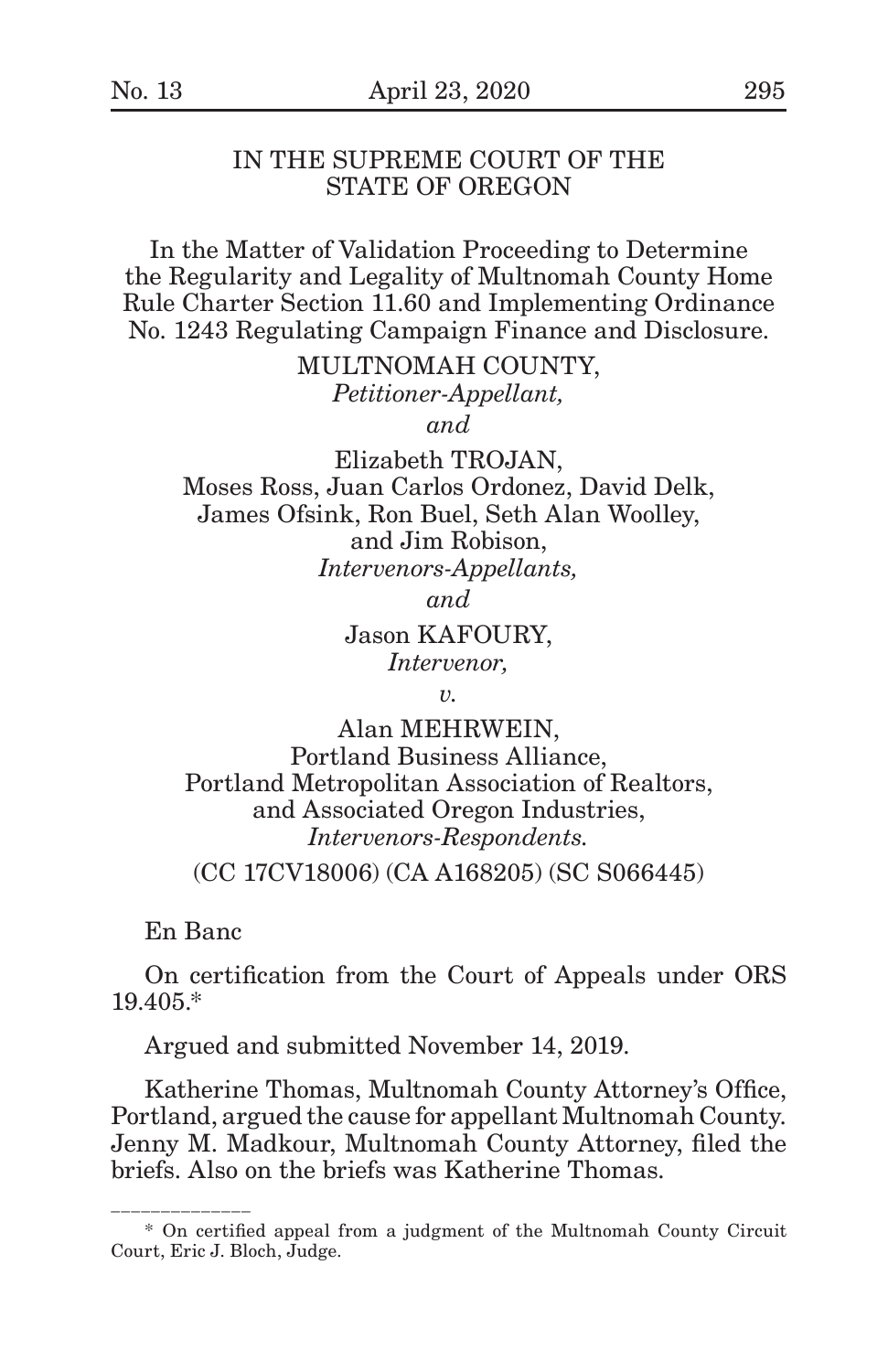Daniel W. Meek, Portland, argued the cause and filed the briefs for Intervenors-Appellants Moses Ross, Juan Carlos Ordonez, James Ofsink, Seth Alan Woolley, and Jim Robison.

Linda K. Williams, Portland, argued the cause and filed the briefs for Intervenors-Appellants Elizabeth Trojan, David Delk, and Ron Buel.

Gregory A. Chaimov, Davis Wright Tremaine LLP, Portland, argued the cause and filed the brief for Intervenors-Respondents.

Adam Kiel, Kafoury McDougal Law Firm, Portland, filed the briefs on behalf of *amici curiae* Derek Cressman, Sightline Institute, Asian Pacific American Network of Oregon, Bernie PDX, League of Women Voters of Oregon, League of Women Voters of Portland, Portland Forward, Portland Jobs with Justice, Alliance for Democracy, and Unite Oregon.

Carson L. Whitehead, Assistant Attorney General, Salem, filed the brief on behalf of *amicus curiae* Kate Brown, Governor. Also on the brief were Ellen F. Rosenblum, Attorney General, and Benjamin Gutman, Solicitor General.

Cody Hoesly, Larkins Vacura Kayser LLP, Portland, filed the brief for *amici curiae* Independent Park of Oregon, Oregon Progressive Party, Pacific Green Party, and Honest Elections Oregon.

Kelly K. Simon, ACLU Foundation of Oregon, Inc., Portland, filed the brief on behalf of *amicus curiae* American Civil Liberties Union Foundation of Oregon, Inc. Also on the brief were Katherine McDowell, McDowell Rackner Gibson PC, Portland, and Daniel Belknap Bartz, Eugene.

Denis M. Vannier, Senior Deputy City Attorney, Portland, filed the brief on behalf of *amicus curiae* City of Portland. Also on the brief was Naomi Sheffield, Deputy City Attorney.

Steven C. Berman, Stoll Stoll Berne Lokting & Shlachter P.C., Portland, filed the brief on behalf of *amicus curiae* Planned Parenthood of Oregon. Also on the brief were Nadia H. Dahab and Lydia Anderson-Dana.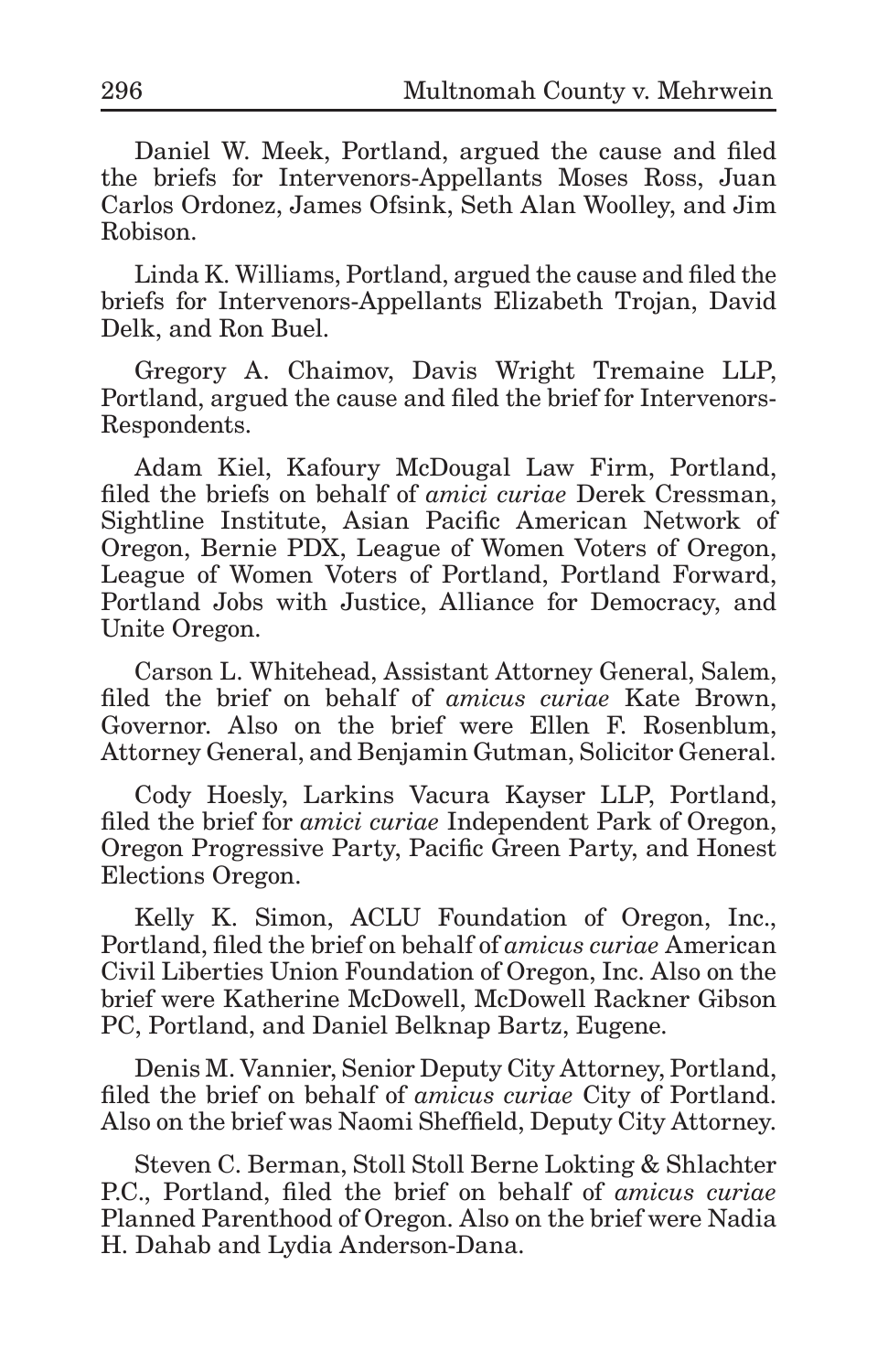Kyle Markley, Hillsboro, filed the brief on behalf of *amicus curiae* Kyle Markley.

Owen Yeates, Institute for Free Speech, Alexandria, Virginia, filed the brief on behalf of *amici curiae* Taxpayers Association of Oregon and Taxpayers Association of Oregon Political Action Committee. Also on the brief was Allen Dickerson.

WALTERS, C. J.

The judgment of the circuit court is affirmed in part and reversed in part, and the case is remanded to the circuit court for further proceedings.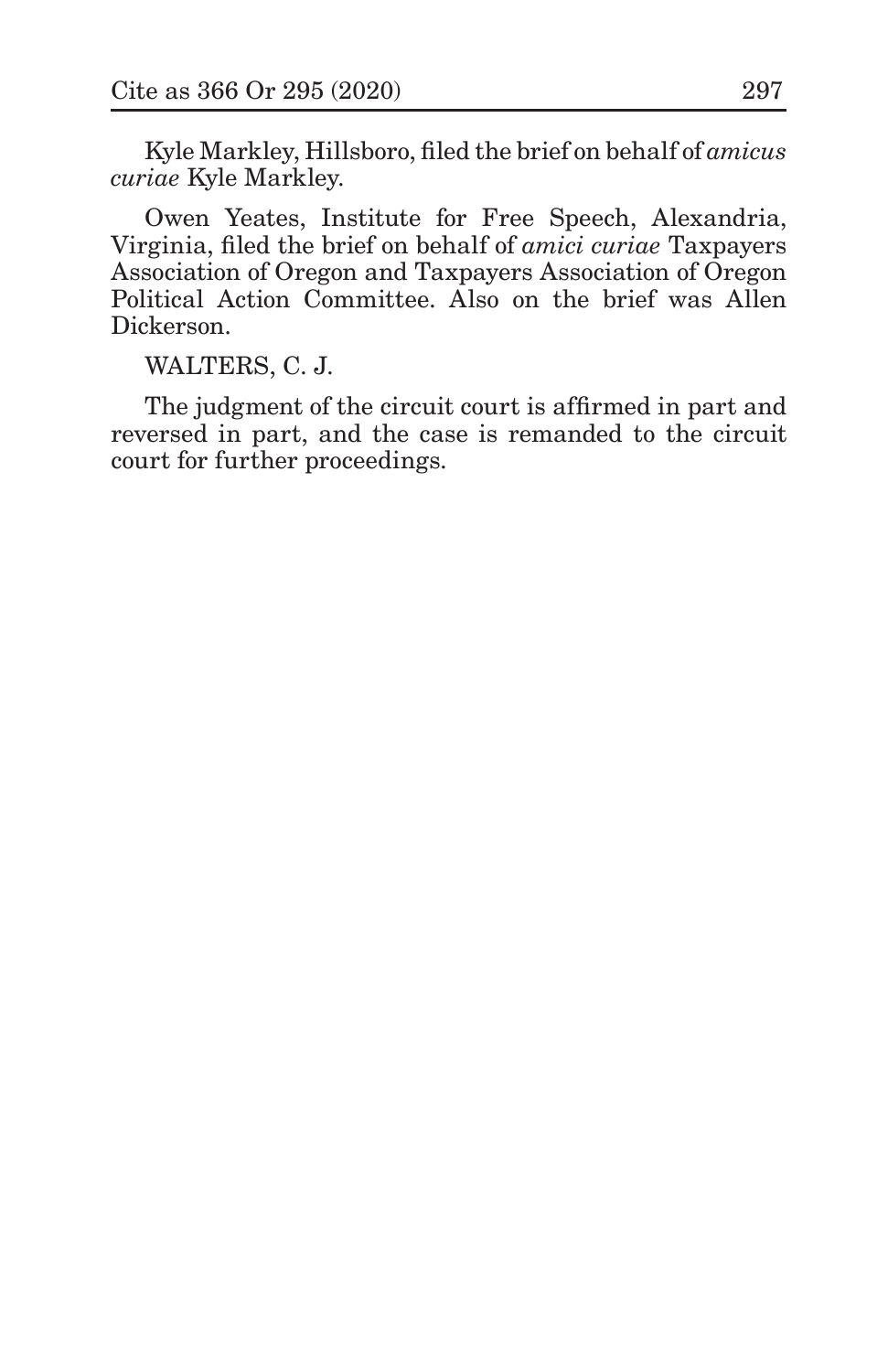### **WALTERS, C. J.**

In the November 2016 election, Multnomah County voters approved Measure 26-184, an amendment to the Multnomah County Home Rule Charter containing campaign finance provisions. Multnomah County then adopted new ordinances, Multnomah County Code (MCC) §§ 5.200-203, mirroring and implementing those charter provisions. The first substantive section, MCC § 5.201, restricts campaign contributions. It limits the amount of money that donors may contribute and the amount that a candidate or campaign organization may receive from a particular donor. The second section, MCC § 5.202, limits what are known as independent expenditures. It sets a cap on the amount that individuals, acting independently of a campaign, can spend on communications supporting a candidate and forbids entities from spending any amount on communications supporting a candidate. The third section, MCC § 5.203, contains disclosure rules, which require that disclaimers about the sources of funding be attached to communications in support of a candidate.

We consider the validity of those ordinances under the free speech provisions of both the Oregon and United States Constitutions—Article I, section 8, and the First Amendment. As we explain, we reach four conclusions: (1) the county's contribution limits do not, on their face, violate Article I, section 8, of the Oregon Constitution; (2) we must remand this case to the trial court for factual findings and to consider, in the first instance, whether the contribution limits violate the First Amendment; (3) the county's expenditure limits are invalid under both constitutional provisions; and (4) the parties' dispute with respect to the disclosure provisions is moot.

#### I. PROCEDURAL BACKGROUND

In May 2017, Multnomah County initiated this validation action in the circuit court. Under ORS 33.710, the county sought judicial examination of MCC §§ 5.200-203, its new campaign finance ordinances, and a judgment upholding their legality. Two groups of intervenors joined in that court proceeding. *See* ORS 33.720(3) (permitting interested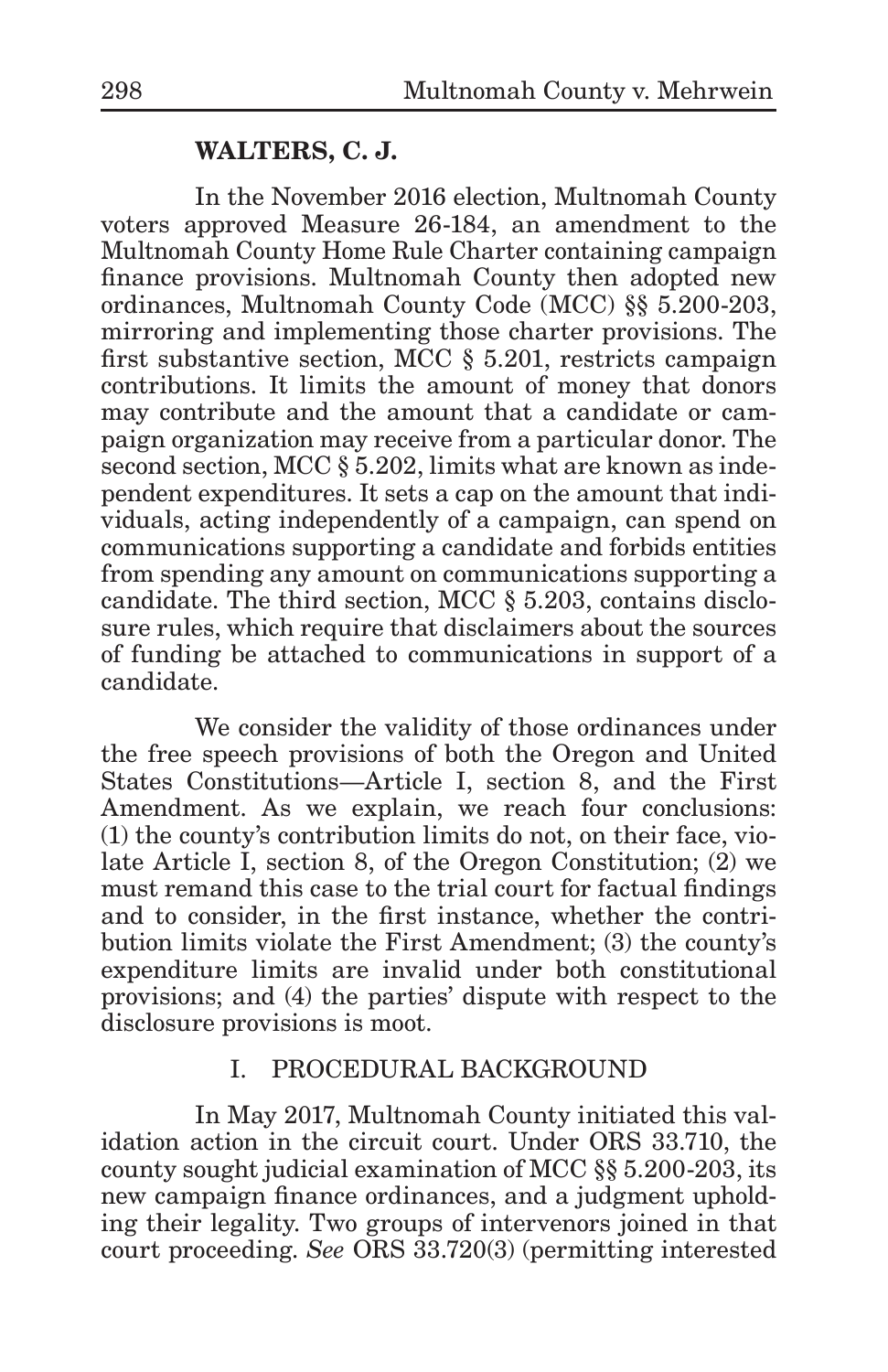parties to appear in the validation proceeding). Respondents<sup>1</sup> appeared in the action to contest the validity of the county's ordinances, arguing that they violate Article I, section 8, of the Oregon Constitution and the First Amendment of the United States Constitution. Trojan<sup>2</sup> intervened in the action to support the county's position that the county's ordinances are valid.

Article I, section 8, provides that "[n]o law shall be passed restraining the free expression of opinion, or restricting the right to speak, write, or print freely on any subject whatever; but every person shall be responsible for the abuse of this right." With respect to that provision, respondents' arguments centered on *Vannatta v. Keisling*, 324 Or 514, 931 P2d 770 (1997) (*Vannatta I*), a decision in which this court struck down limits on campaign contributions and expenditures. The proponents acknowledged that *Vannatta I* was unfavorable precedent but urged the trial court to reject its reasoning in light of this court's decision in *Vannatta v. Oregon Government Ethics Comm.*, 347 Or 449, 222 P3d 1077 (2009) (*Vannatta II*), which had distinguished *Vannatta I* and upheld restrictions on the receipt of gifts by public officials.

The trial court ruled that, under Article I, section 8, all three sections of the county ordinances were facially invalid. The trial court considered *Vannatta I* controlling on the contribution and expenditure limit issues. Because the court resolved the case on state constitutional grounds, it did not address the ordinances' validity under the First Amendment. *State v. Copeland*, 353 Or 816, 821, 306 P3d 610 (2013) ("[W]e consider state constitutional issues before we consider federal claims."). The county and Trojan appealed, and the Court of Appeals certified the appeal to this court. *See* ORS 19.405. We begin with the question of whether the county's contribution limits violate the Oregon Constitution.

<sup>&</sup>lt;sup>1</sup> Alan Mehrwein, Portland Business Alliance, Portland Metropolitan Association of Realtors, and Associated Oregon Industries (respondents).

<sup>2</sup> Elizabeth Trojan, Moses Ross, Juan Carlos Ordonez, David Delk, James Ofsink, Ron Buel, Seth Woolley, and Jim Robison. On appeal, Trojan, Delk, and Buel raise assignments of error relating to the contribution and expenditure limits while Ross, Ordonez, Ofsink, Woolley, and Robison principally raise assignments of error relating to the disclosure rules.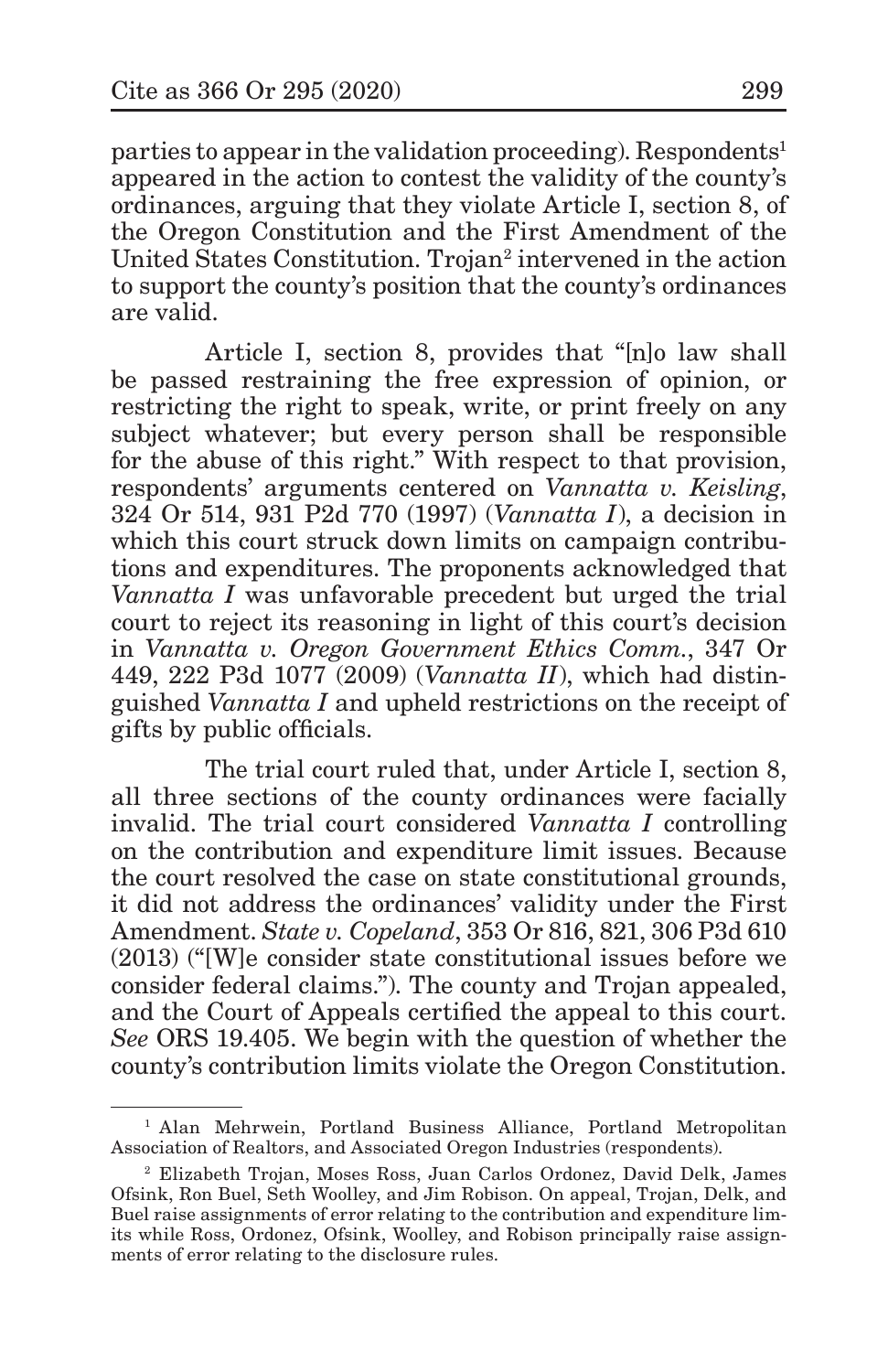# II. CONTRIBUTION LIMITS

#### A. *Article I, Section 8*

MCC § 5.201 limits the amount of money that donors may contribute in county elections and the amount that a candidate or campaign organization may receive from a particular donor. Much of the briefing in this case, from the parties and the 11 *amici curiae*, focuses on the role of campaign contributions in our political system and the asserted harms that are remediated, or not, by the county's ordinance. Under the First Amendment, it is not unusual for courts to approach campaign finance cases in part by weighing those harms, and the government's interest in abating them, against the importance of campaign contributions and expenditures to political expression. *See Buckley v. Valeo*, 424 US 1, 19-22, 26-27, 96 S Ct 612, 46 L Ed 2d 659 (1976) (adopting that approach); *Citizens United v. Federal Election Comm'n*, 558 US 310, 364, 130 S Ct 876, 175 L Ed 2d 753 (2010) (discussing the effects of corporate expenditure limits in light of circumvention and changing technology). We need not wade into that thicket, however, to determine the validity of the contribution limits under the Oregon Constitution. In this validation proceeding, the only question that is before us is whether MCC § 5.201 is unconstitutional on its face. As we will explain, not all laws are subject to a facial challenge under Article I, section 8, and we have an established framework for determining which laws may be so challenged. Using that framework, the question presented is whether the contribution limits are "written in terms directed to the substance of any 'opinion' or any 'subject' of communication." *State v. Robertson*, 293 Or 402, 412, 649 P2d 569 (1982).

In considering that question, we do not write on a clean slate. Respondents rely, as they did in the trial court, on *Vannatta I* and on our determination that the limits that we considered in that case were subject to a facial challenge and our holding that those limits were unconstitutional. We agree that, if the analysis and the holding in *Vannatta I*  are controlling, then the contribution limits at issue here also are subject to facial challenge and unconstitutional. To decide whether to adhere to that aspect of *Vannatta I* we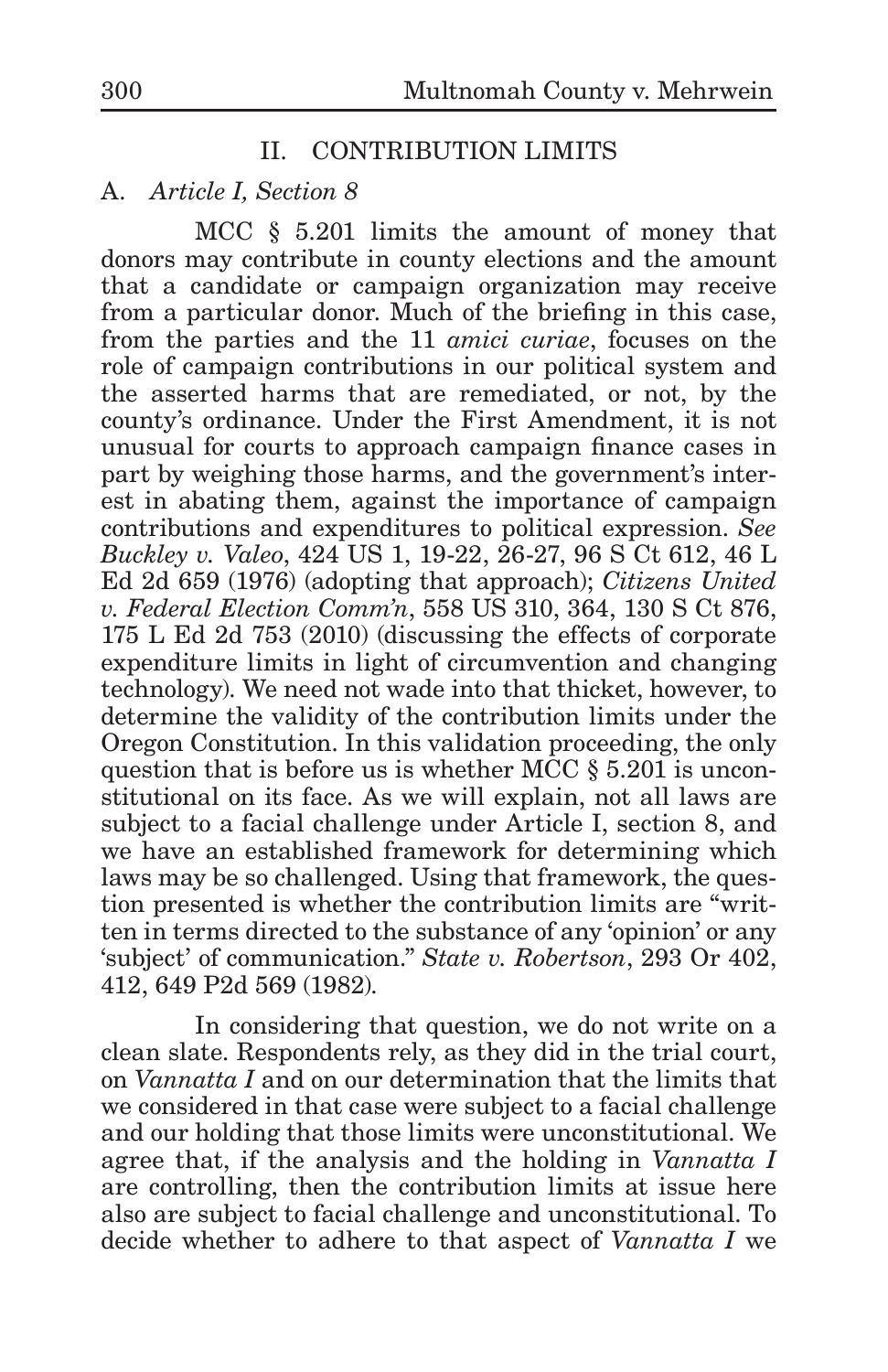must examine not only *Vannatta I* and *Vannatta II*, but also the *Robertson* framework and the limited category of laws that we have held to be subject to facial challenge under Article I, section 8. That, therefore, is where we begin.

## 1. *The* Robertson *framework*

Under *Robertson*, a law restricting speech falls into one of three categories. The first *Robertson* category encompasses any law "that is 'written in terms directed to the substance of any "opinion" or any "subject" of communication.'" *State v. Babson*, 355 Or 383, 393-94, 326 P3d 559 (2014) (quoting *Robertson*, 293 Or at 412). Laws in that category are unconstitutional on their face, "unless the restriction is wholly confined within an historical exception." *Id.* at 394. In *State v. Moyer*, 348 Or 220, 230 P3d 7 (2010), we examined the validity of such a law—a statute that makes it an offense to make a campaign contribution in a name "other than that of the person who in truth provides the contribution." ORS 260.402 (2003). We reasoned that "the falsity that the statute prohibits can *only* be achieved through expression—through one person's communication of a falsehood to another person," and, for that reason, we concluded that "the statute must be classified as a *Robertson* category one law." *Moyer*, 348 Or at 232 (emphasis added). Although we ultimately concluded that the law fell within a recognized historical exception, and upheld it on that basis, *id.* at 237-38, that case nonetheless provides a good example of a law that is directed at expression and only expression and therefore falls within the first *Robertson* category. The first category is, by design, a limited one, as it includes only laws that *expressly* prohibit speech.

The second category shares that limitation. To fall into the second category, the law also must expressly regulate speech but do so only insofar as that speech is linked to a particular harm—that is, where "the *actual focus* of the enactment is on an *effect* or *harm* that may be proscribed, rather than on the substance of the communication itself." *State v. Stoneman*, 323 Or 536, 543, 920 P2d 535 (1996) (emphasis in original). For example, in *State v. Moyle*, 299 Or 691, 705 P2d 740 (1985), we considered the constitutionality of a law that forbids making a threat that is expected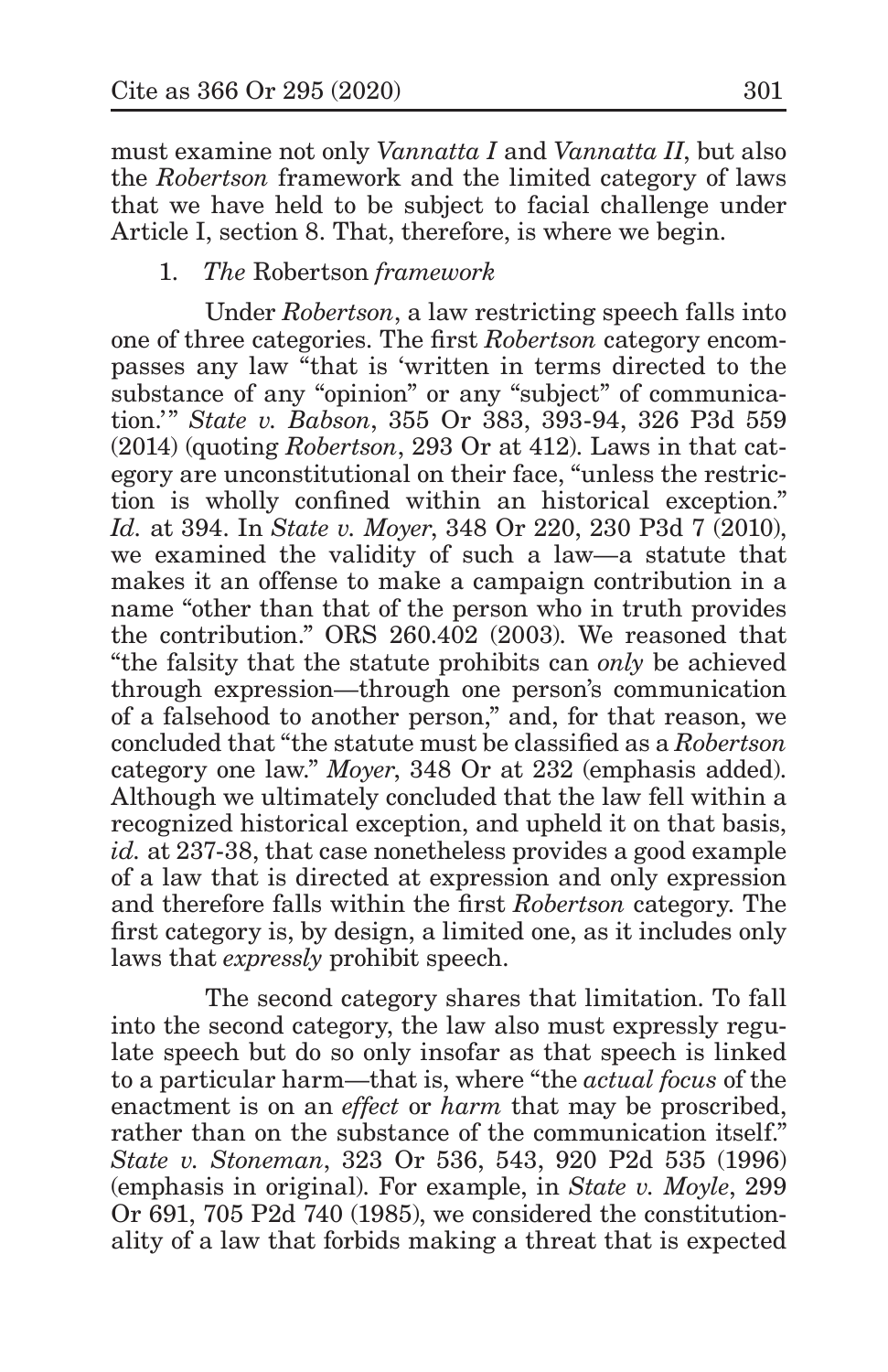to and does cause alarm. We concluded that "[s]peech and writing are merely the means, albeit the only prohibited means, of achieving the forbidden effect—actual and reasonable alarm." *Id.* at 699. Laws that fall within the second category are analyzed for overbreadth and are held facially invalid if they are overbroad. *Compare Robertson*, 293 Or at 435-37 (striking down a second-category law as overbroad), *with Moyle*, 299 Or at 704-05 (concluding that the statute under consideration was not overbroad).

Most laws fall into the third *Robertson* category which includes laws that do not expressly restrict speech but that may have the effect of prohibiting or limiting it. *Robertson* third-category laws are not facially invalid, but they are subject to as-applied challenges. *Babson*, 355 Or at 404. We have considered the difference between laws that expressly restrict speech—those in the first two *Robertson*  categories—and those that do not—placing them in the third *Robertson* category—on many occasions. This case, too, requires particular attention to that distinction, and it behooves us to examine it in greater detail, beginning with our 1992 decision in *State v. Plowman*, 314 Or 157, 838 P2d 558 (1992).

In *Plowman*, the defendant was convicted of firstdegree intimidation, a crime then defined as "two or more persons, acting together, [who] '[i]ntentionally, knowingly, or recklessly cause physical injury to another because of their perception of that person's race, color, religion, national origin or sexual orientation.'" *Plowman*, 314 Or at 159 (quoting ORS 166.165(1)(a)(A) (1991)). The defendant had, during an assault, exclaimed racial slurs at the victims and loudly yelled "white power" or "white pride." *Id.* at 160. He argued that the law was facially invalid under Article I, section 8, because it provided for an enhanced punishment—relative to the lesser offense of fourth-degree assault—on the basis of his beliefs. *Id.* at 163.

This court recognized that the relevant question was whether the law was "'written in terms directed to the substance of any "opinion" or any "subject" of communication'" and concluded that it was not. *Plowman*, 314 Or at 165 (quoting *Robertson*, 293 Or at 412). We explained that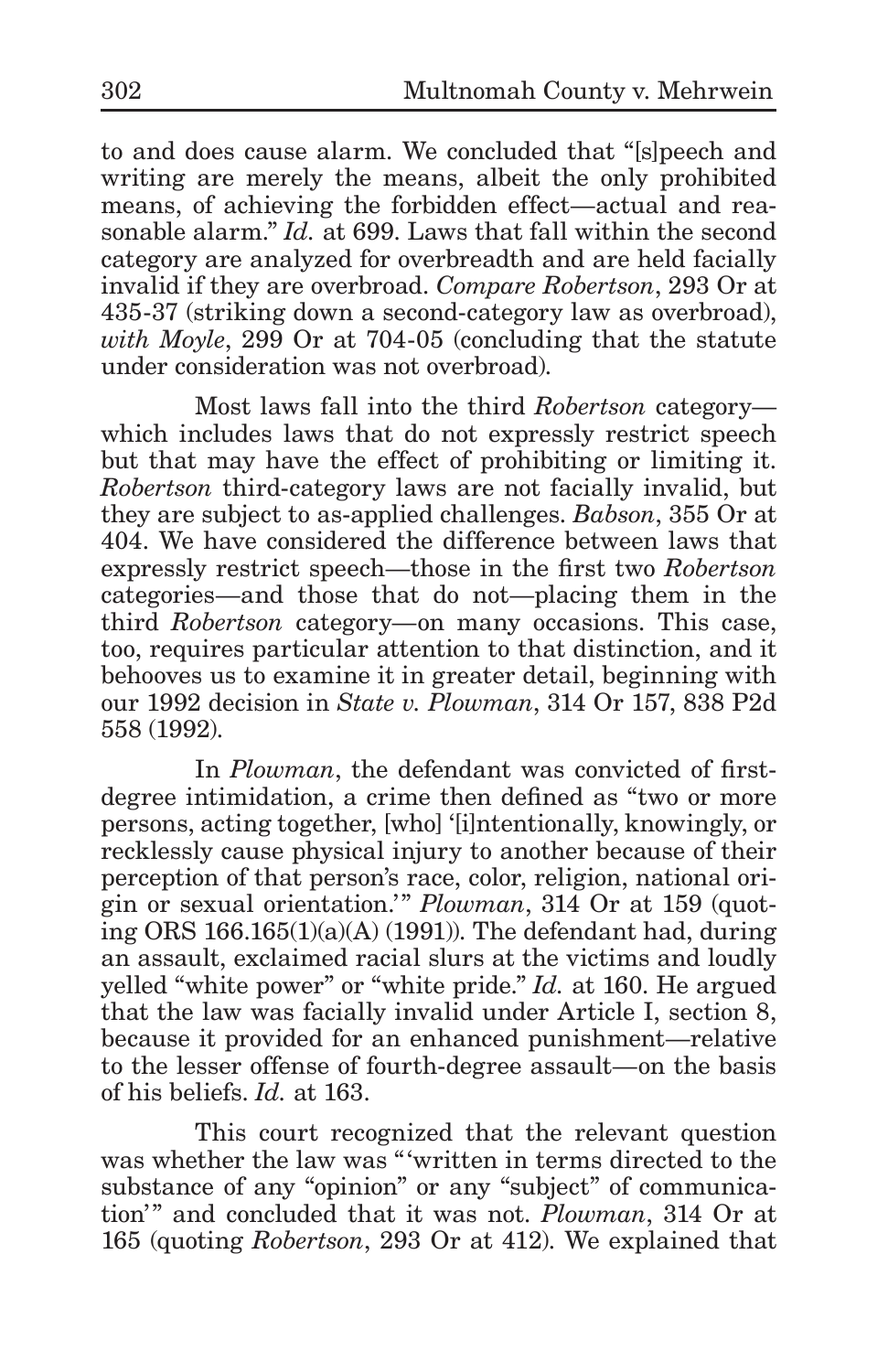the law did not proscribe opinion or speech, that "[p]ersons can commit that crime without speaking a word, and holding no opinion other than their perception of the victim's characteristics." *Id.* at 165. Instead, we explained, the law proscribed a forbidden effect:

"the effect of acting together to cause physical injury to a victim whom the assailants have targeted because of their perception that that victim belongs to a particular group. The assailants' opinions, if any, are not punishable as such. ORS 166.165(1)(a)(A) proscribes and punishes committing an act, not holding a belief."

*Id*. Thus, in *Plowman*, any proscription of speech was not express. Although the law certainly punished conduct that could be expressive in nature—as the defendant's conduct in that case appears to have been—the possibility, or even certainty, that the law would punish some expressive conduct did not bring the law within the first *Robertson* category.

We reached an analogous conclusion in 2014, in *Babson*. That case concerned a challenge to a rule prohibiting overnight use of the steps in front of the state capitol. 355 Or at 386. The defendants were protestors who had conducted a vigil on the steps after 11:00 p.m., in violation of the rule. *Id.* They argued that the rule was an express restriction on speech and either facially invalid as a *Robertson* category one law or overbroad as a *Robertson* category two law. *Babson*, 355 Or at 394. This court rejected both contentions.

First, this court explained, the rule was not "'written in terms' directed at expression or the content of expression." *Id.* at 395. Although the rule had the effect of prohibiting the defendants' vigil, it was not written in those terms; it was written to bar all use, including nonexpressive use, of the capitol steps during certain hours. Because a person could violate the rule without engaging in any expressive activities—by, for instance, using the steps as a shortcut while crossing the capitol grounds at a time when the legislature was not conducting business—the rule was not a *Robertson* category one law. *Id.* at 396-97.

Second, this court concluded that the rule was not subject to an overbreadth challenge as a *Robertson* category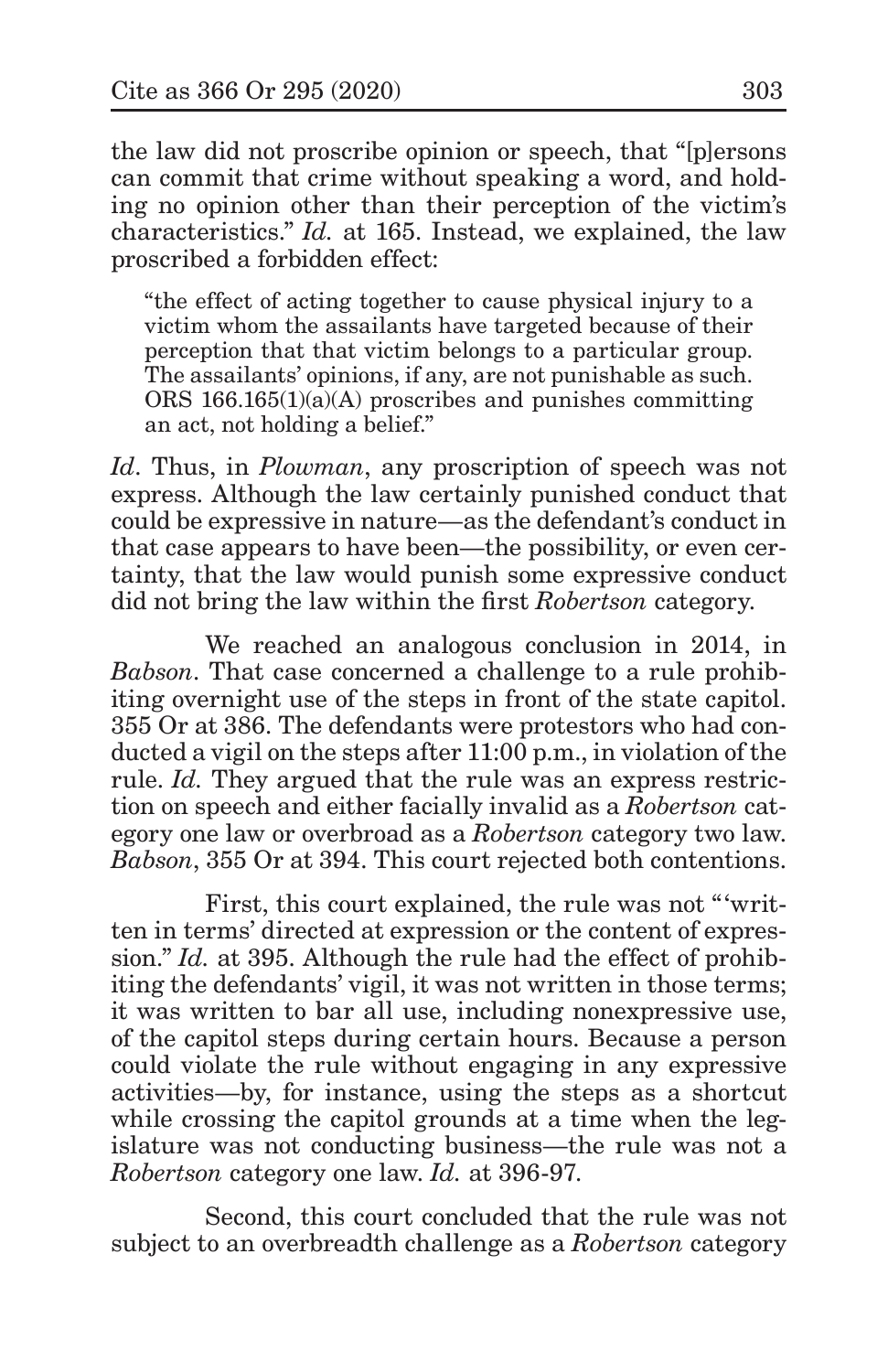two law. *Id.* at 398. Again, the terms of the rule did not include "expression as an element or 'proscribed means' of causing targeted harm."3 *Id.* We rejected the defendants' argument that apparent applications to speech were sufficient to make the rule one that "directly refersed" to speech" within the second *Robertson* category:

"Similarly, here, although the guideline does not directly refer to speech, the guideline does have apparent applications to speech, as defendants contend. A restriction on use of the capitol steps will prevent people like defendants from protesting or otherwise engaging in expressive activities on the capitol steps overnight. That fact alone, however, does not subject the guideline to Article I, section 8, scrutiny under the second category of *Robertson*. The guideline is not simply a mirror of a prohibition on words. The guideline also bars skateboarding, sitting, sleeping, walking, storing equipment, and all other possible uses of the capitol steps during certain hours. Thus, because the guideline does not expressly refer to expression as a means of causing some harm, and it does not 'obviously' prohibit expression within the meaning of *Moyle*, it is not subject to an overbreadth challenge under the second category of *Robertson*."

*Babson*, 355 Or at 403-04; *see also State v. Illig-Renn*, 341 Or 228, 236-37, 142 P3d 62 (2006) ("In summary, the state is correct that only statutes that by their terms proscribe the exercise of the constitutionally protected rights of assembly or expression are susceptible to a facial overbreadth challenge under Article I, sections 8 and 26."). In so holding, we noted only one exception, that where a law used "creative wording that does not refer directly to expression, but which could *only* be applied to expression, would be scrutinized under the first two categories of *Robertson.*" *Babson*, 355 Or at 403 (emphasis in original). As a result, laws that restrict conduct that only sometimes has an expressive component and that do not refer to the expressive component in defining the conduct that is restricted—are not laws directed at speech.

<sup>3</sup> The first two *Robertson* categories require an express restriction on speech. We need not decide, in this case, whether those requirements are identical, because we think it clear that the requirement attendant to the first *Robertson*  category is at least as demanding as that applicable to the second.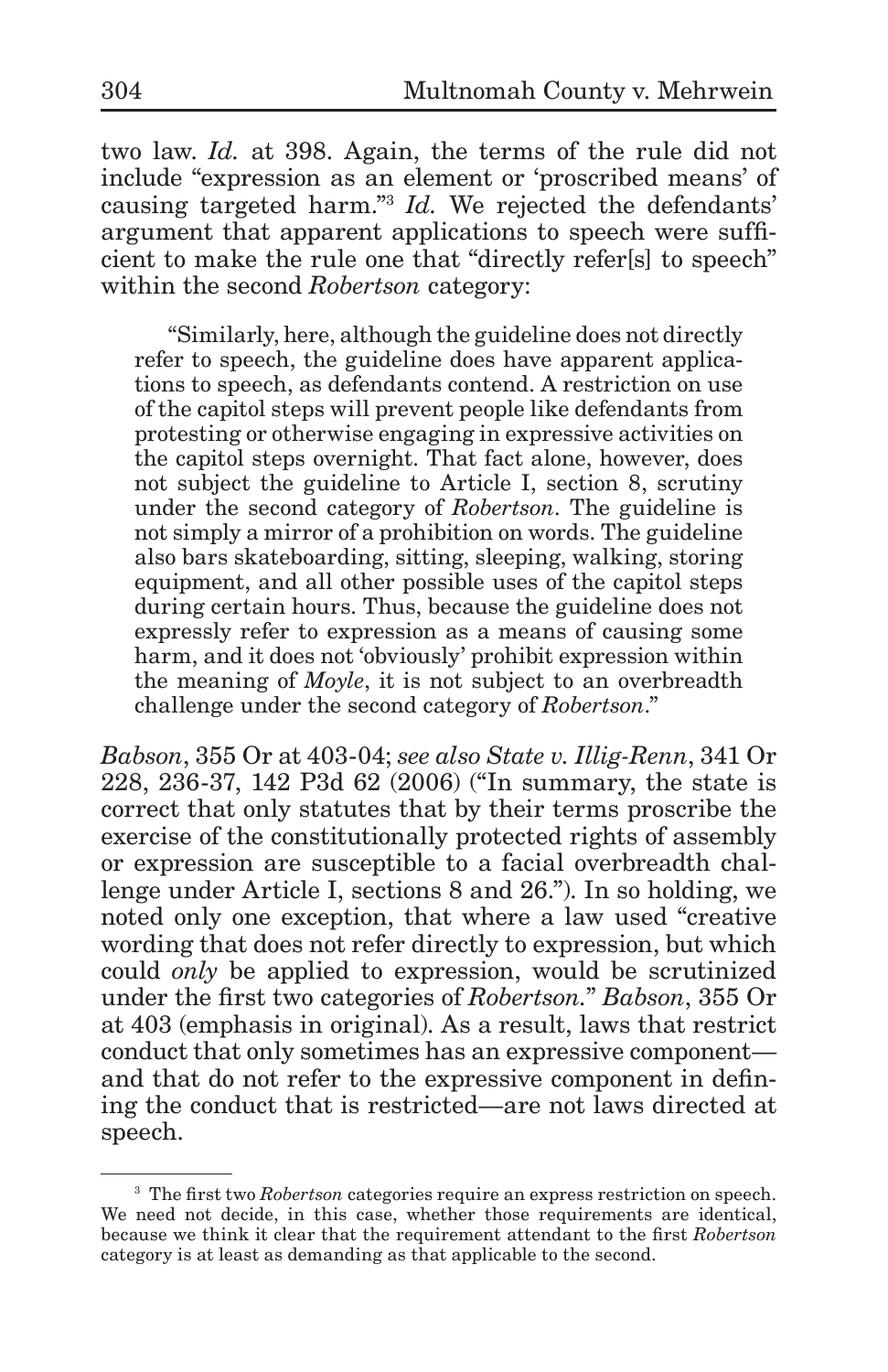We now turn to an examination of the *Vannatta*  cases, and this court's application of the *Robertson* framework in those cases. We first analyze whether *Vannatta I*  correctly applied the *Robertson* framework, considering both the reasoning of that court and the reasoning of the court in *Vannatta II.* As we explain, we conclude that *Vannatta I* erred in treating the campaign contribution limits at issue there as *Robertson* category one laws. We then apply *stare decisis* principles and conclude that that reasoning must be abandoned and that *Vannatta I*'s holding that those laws were unconstitutional on that basis must be overruled. Finally, we apply *Robertson* to the county's contribution limits at issue here and conclude that the text of the ordinances does not expressly refer to speech and that they are not facially invalid under Article I, section 8.

# 2. *The* Robertson *framework and the* Vannatta *cases*

In *Vannatta I*, this court considered challenges to several campaign finance laws, including laws limiting both contributions and expenditures. The state conceded that the expenditure limits were express restrictions on expression, but it made no equivalent concession as to contributions. Rather, the state "argued that campaign contributions merely are gifts which in themselves are devoid of political expression and, as such, constitute conduct that permissibly may be regulated." *Vannatta I*, 324 Or at 521. *Vannatta I*  rejected that argument, concluding that the campaign contribution limits fell into the first *Robertson* category.4

*Vannatta I* began its analysis without reference to *Robertson*, instead considering, in the abstract, whether contributions to political campaigns and candidates "are a form of expression under Article I, section 8." 324 Or at 522. The court concluded "that many—probably most—are." *Id.* In laying out the principal reasoning supporting that conclusion, the court again emphasized that "[w]e think that it

<sup>4</sup> *Vannatta I* also considered and rejected several other arguments about the validity of the contribution limits, including arguments resting on constitutional provisions other than Article I, section 8. In this opinion, however, we reconsider *Vannatta I* only to the extent that it placed the contribution limits in the first *Robertson* category, and we therefore do not summarize the portions of *Vannatta I* that do not bear on that issue.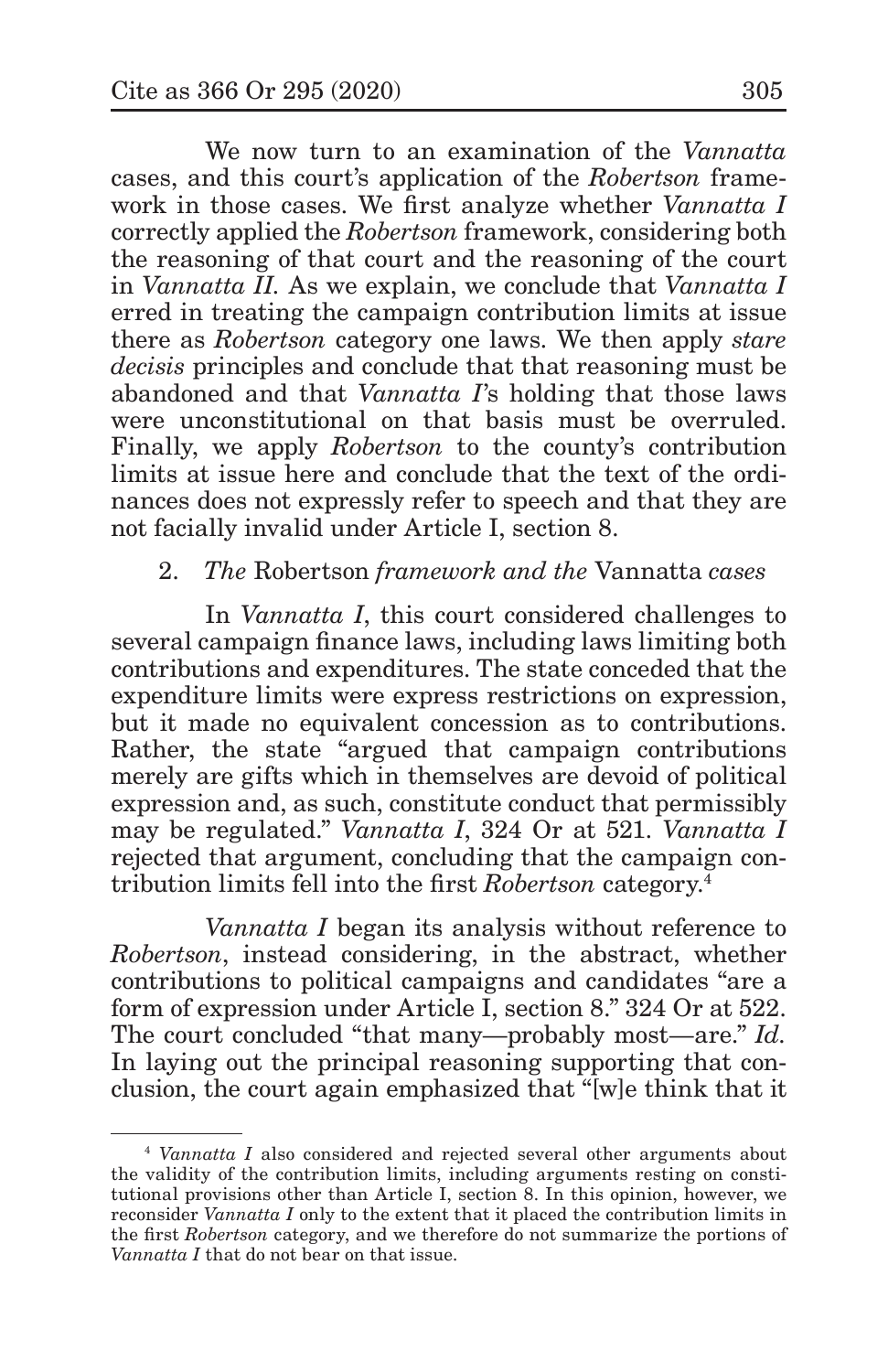takes little imagination to see how many political contributions constitute expression." *Id.* at 523.

*Vannatta I* reached that conclusion in two ways. First, the court explained that a campaign contribution is expression by the contributor, the equivalent of a citizen standing on a street corner and announcing "'I support candidate X<sup>'</sup> *Id.* at 524. Second, it reasoned that, just as an individual's purchase of a newspaper ad in favor of a candidate was speech, so was an individual's contribution to a "collective 'pot'" that could be used for such expression. *Id.* at 523-24:

"We assume, for example, that no one would deny the right of a citizen to purchase individually a newspaper ad that urges others to support a particular candidate or cause. And, if the individual can persuade enough neighbors and friends to join in the effort, the resulting spending power may produce much larger ads or television or radio commercials. No one, we take it, would gainsay the right of the individual to amplify his or her voice through collective buying power—gaining adherents for one's views is the essential purpose of political advocacy. It then follows ineluctably that the contribution of the collective 'pot' thus collected is expression, just as the individual's ad was. Indeed, it does not even matter if the money goes directly into an ad created by the contributors themselves or, instead, the money goes to professionals who create the ad for a fee. The outcome is the same—'expression,' for the purposes of Article I, section 8.

"Viewed in the foregoing way, expenditures and contributions can be better seen for what they are—not opposite poles, but closely related activities."

#### *Vannatta I*, 324 Or at 523-24.

It is significant that, in setting out the two prongs of its reasoning, this court did not assert that campaign contributions are always expressive. With respect to the first prong, the court stated somewhat categorically that a "contribution, in and of itself, is *the contributor's expression of support for the candidate or cause*—an act of expression that is completed by the act of giving and that depends in no way on the ultimate use to which the contribution is put." *Id.* at 522 (emphasis in original). But the court also qualified its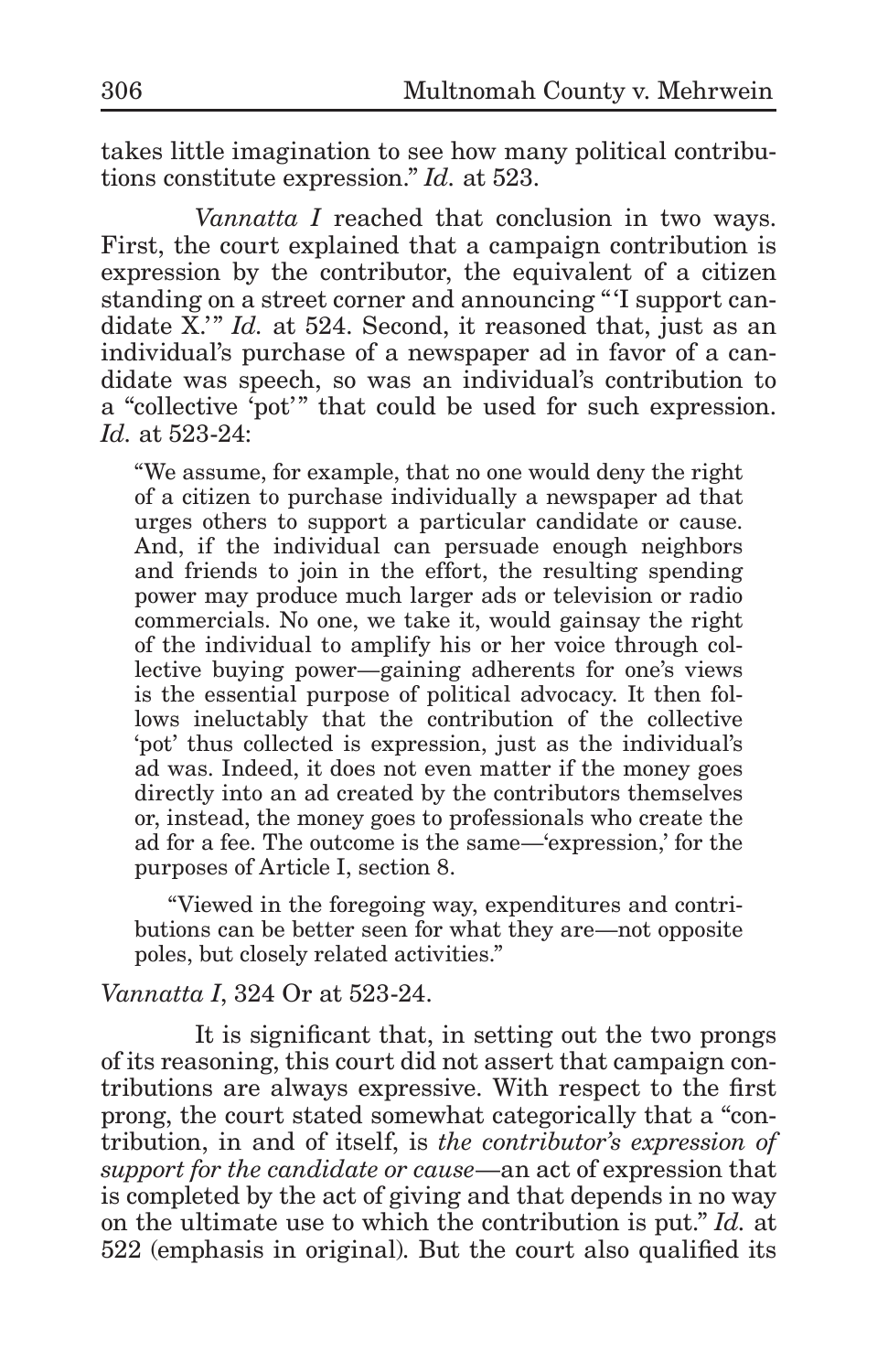conclusion, stating only that "many—probably most" contributions are expressive. *Vannatta I*, 324 Or at 522. And the court also acknowledged that a contribution may not be intended as speech, as when money is given to a politician without anticipating that it will be put toward a political campaign. *Id.* at 522 n 10.

In the second prong of its reasoning, the court made it even more clear that "*many* political contributions constitute expression." *Id.* at 523 (emphasis added). The court did not say that campaign contributions can only be used to express the views of the contributor. After all, campaign contributions *may* be used to amplify one's voice, but they also may be used for other purposes, such as currying influence with a candidate.<sup>5</sup> Moreover, the court acknowledged that a contribution "may never be used to promote a form of expression by the candidate; instead, it may (for example) be used to pay campaign staff or to meet other needs not tied to a particular message." *Id*. at 522. Nevertheless, the court concluded, from the fact that "many" campaign contributions are expressive, that "campaign contributions" are expression. *Id.* at 523-24.

Only after that abstract consideration of the nature of campaign contributions did the court turn to *Robertson*. Although the court could have concluded, as it had in *Plowman*, that a person can make a contribution to a candidate without saying a word and without expressing any opinion, it did not. Instead, without discussing *Plowman*, the court stated its conclusion in two short sentences:

"All the listed provisions of Measure 9 either expressly limit, or ban outright, campaign contributions that may be given to or that may be accepted by a candidate. By their terms, those provisions are targeted at protected speech."

*Id.* at 537-38. That is, relying on its prior conclusion that campaign contributions are speech—a conclusion itself

<sup>5</sup> The United States Supreme Court has observed that,

<sup>&</sup>quot;in 1996 and 2000, more than half of the top 50 soft-money donors gave substantial sums to *both* major national parties, leaving room for no other conclusion but that these donors were seeking influence, or avoiding retaliation, rather than promoting any particular ideology."

*McConnell v. Federal Election Comm'n*, 540 US 93, 148, 124 S Ct 619, 157 L Ed 2d 491 (2003), *overruled by Citizens United*, 558 US 310 (emphasis in original).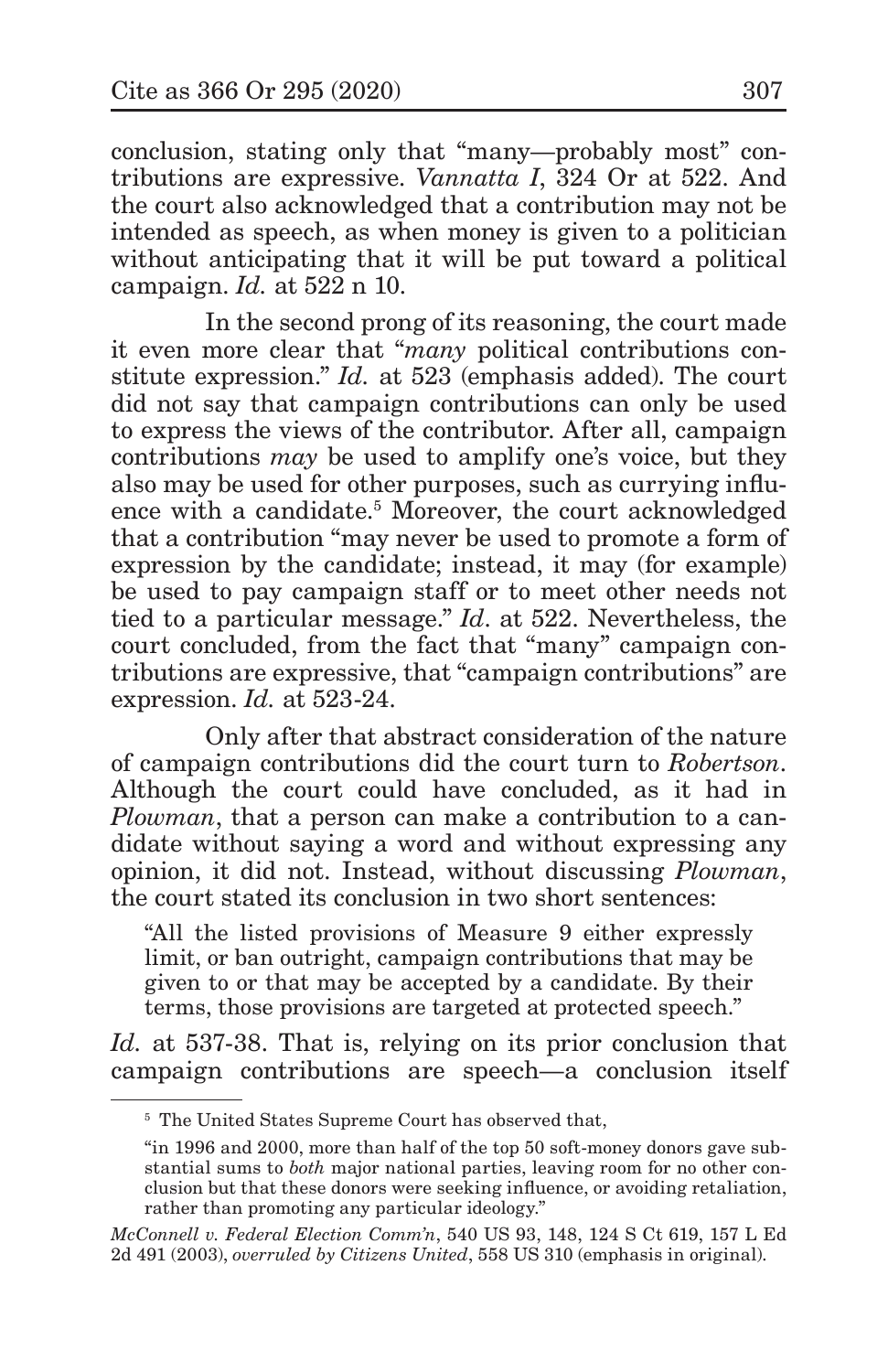premised on an observation that many or most contributions are expressive—the court concluded that limits on contributions fall into the first *Robertson* category.

That reasoning was erroneous. As was established before *Vannatta I* in *Plowman* and reaffirmed afterward in *Babson*, a law that is directed at conduct that is only sometimes, rather than necessarily, expressive is not subject to a facial challenge as a law "written in terms directed to the substance of any 'opinion' or any 'subject' of communication." *Robertson*, 293 Or at 412. Treating a law as an express restriction of speech because many or even most of its applications restrict expression not only calls into question the specific results in *Plowman* and *Babson*, it also substantially expands the first *Robertson* category.

We have previously observed that "most purposive human activity communicates something about the frame of mind of the actor[.]" *Huffman and Wright Logging Co. v. Wade*, 317 Or 445, 449-50, 857 P2d 101 (1993). As the governor's *amicus* brief argues, a rule that laws directed at conduct that is typically expressive fall into the first *Robertson* category and thus are valid only under narrow circumstances—would reach far beyond campaign contributions:

"For example, a parent can express affection for a child by giving that child a large inheritance. And yet, under *Vannatta I*'s rationale, an inheritance tax presumably would be a restriction on speech itself because it affects the expression embodied by that transfer of property—a proposition that cannot be true."

The court's observation that campaign contributions often may be used by a candidate to communicate a message also fails to convert campaign contributions into conduct that is necessarily expressive. *Vannatta I* noted that contributed "money may never be used to promote a form of expression by the candidate; instead, it may (for example) be used to pay campaign staff or to meet other needs not tied to a particular message." *Vannatta I*, 324 Or at 522. That statement was correct: Although the personal use restrictions applicable to funds received as contributions eliminate some nonexpressive uses of contributions, they do not winnow down the possible uses such that only expressive uses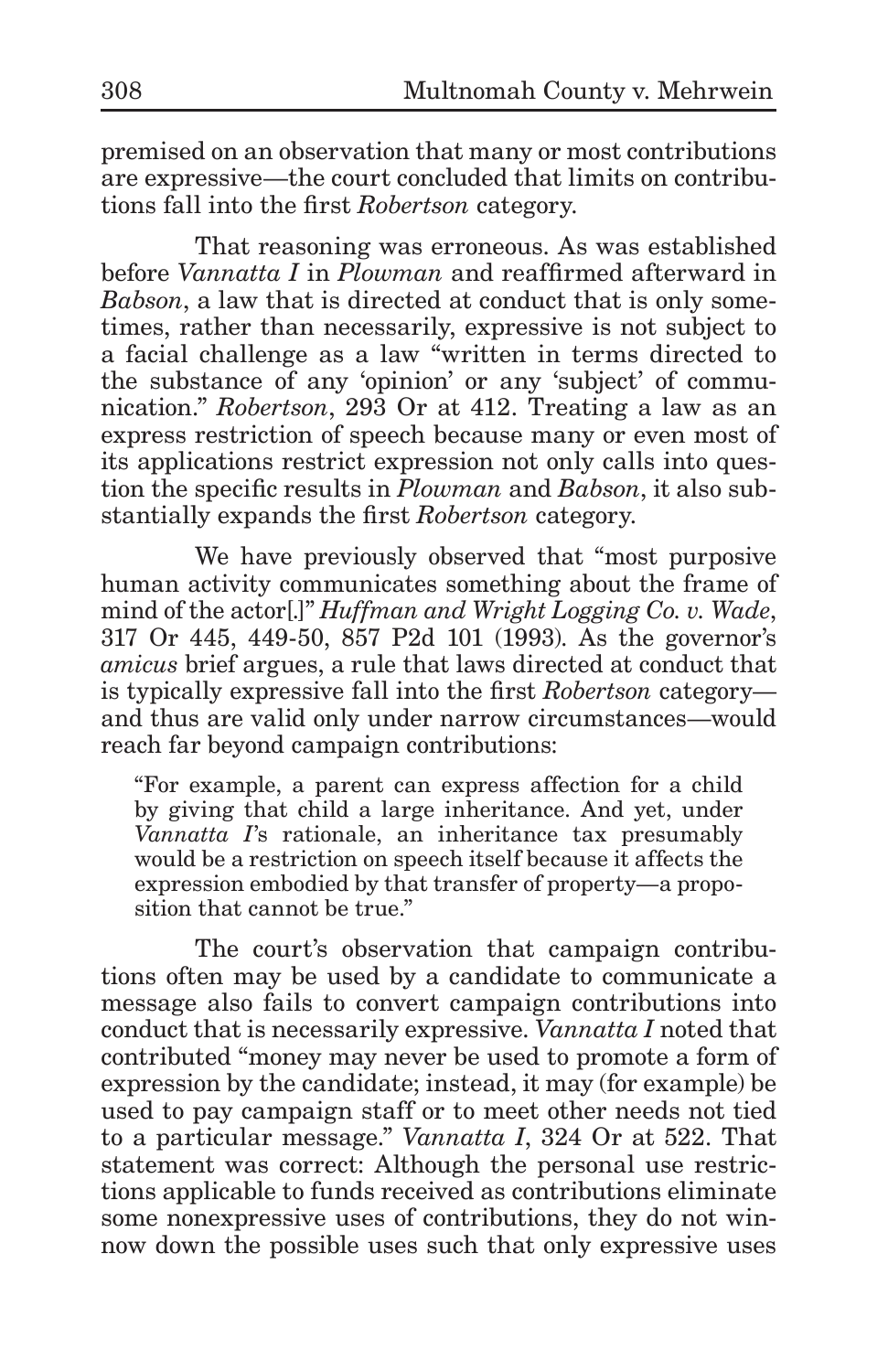remain. *See* ORS 260.407(1) (limiting permissible uses of campaign contributions by candidates and principal campaign committees). Under Oregon law, campaign contributions need not be used for campaign expenses at all; they may be used for expenses incurred as a holder of public office. ORS  $260.407(1)(a)(A)$ ,  $(1)(b)(A)$ . Money contributed to a campaign *may* ultimately be used to finance expression, but that does not distinguish money given to a political campaign from money given to a politician as a gift—or from money in general.

Thus, when we now look at *Vannatta I*, it is apparent that the court's reasoning and resulting determination that the campaign contribution limits at issue there were facially invalid as *Robertson* category one laws was erroneous. Our analysis of *Vannatta I* is complicated, however, by that opinion's partial reconsideration in *Vannatta II*. That case, decided more than 10 years after *Vannatta I*, involved what could be seen as a *reductio ad absurdum* of the reasoning employed in *Vannatta I*: an argument that Article I, section 8, protected the right of a lobbyist to give money to politicians. More concretely, the case involved facial challenges to several provisions of Oregon's ethics laws which, among other things, prohibited public officials from receiving gifts above particular amounts and prohibited individuals, including lobbyists, from offering gifts to politicians. *Vannatta II*, 347 Or at 453-54. For example, ORS 244.025(1) prohibited (and prohibits) public officials, candidates, and their relatives from receiving gifts in excess of \$50 from a source with a legislative or administrative interest. *See also* ORS 244.025(4)(a); ORS 244.042(1)-(2).

This court's treatment of the gift receipt limits in *Vannatta II* highlighted the tension between *Plowman* and *Vannatta I*. 6 First, *Vannatta II* laid out the elements of the statute limiting gifts and relied on *Plowman* to explain why that statute did not fall into the first *Robertson* category. The court emphasized that, just as in *Plowman*, "[a] public official who is subject to restrictions on the receipt of gifts

<sup>6</sup> *Vannatta II* separately analyzed the restrictions on offering gifts, concluding that those restrictions expressly regulated speech and violated Article I, section 8. 347 Or at 468. That portion of the analysis in *Vannatta II* did not implicate *Vannatta I*.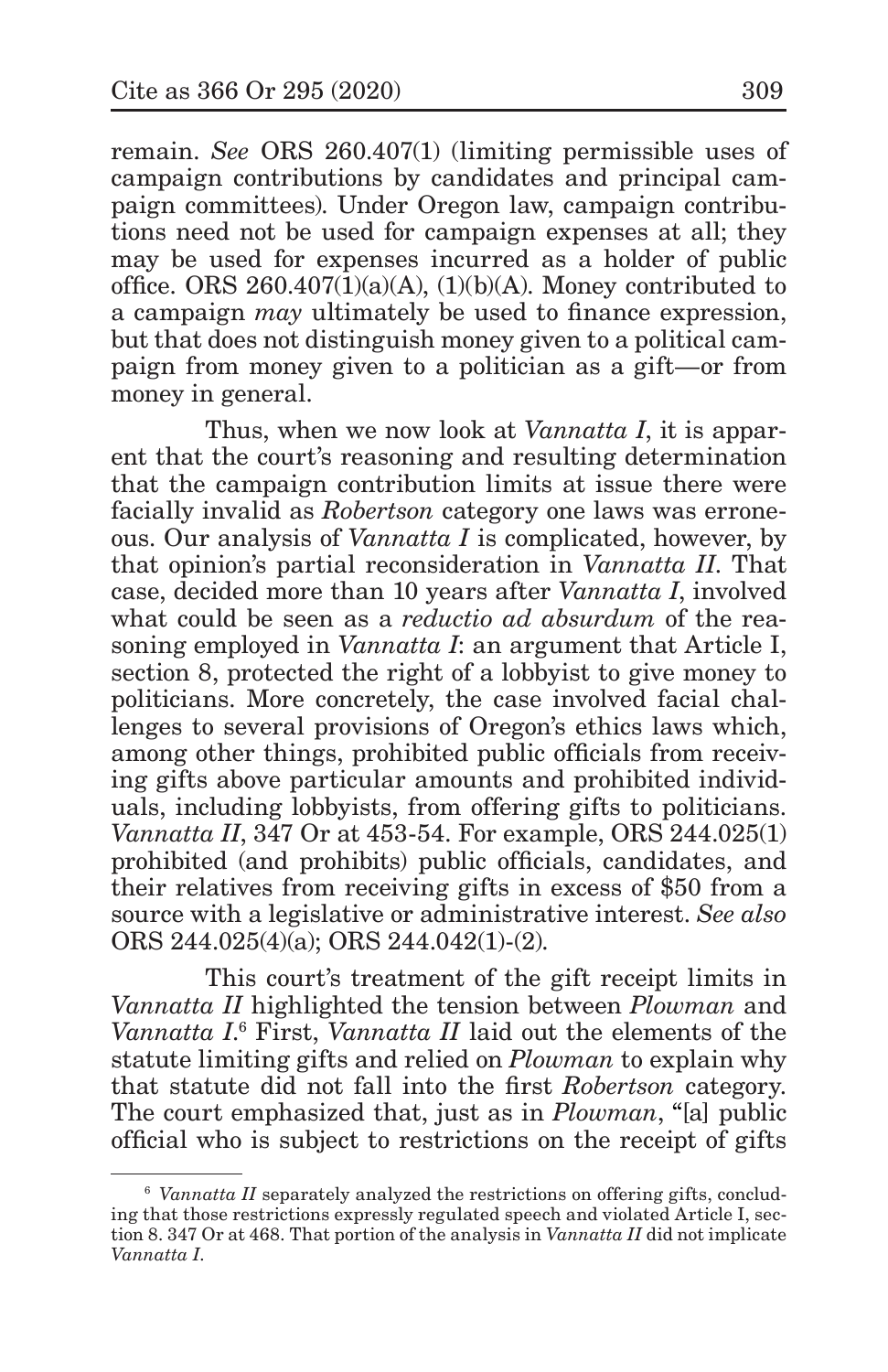can violate the restrictions without saying a word, without engaging in expressive conduct, and regardless of any opinion that he or she might hold." *Vannatta II*, 347 Or at 459. The court further emphasized that the receipt restrictions "do not focus on the content of speech or writing, or on the expression of any opinion." *Id*. That is, because the restriction could be violated without engaging in expressive conduct, they were not express restrictions on expressive conduct.

That reasoning involved a straightforward, and correct, application of *Plowman*. Were it not for *Vannatta I*, the court could have left the matter there. However, the *Vannatta II* plaintiffs resisted that conclusion in several ways, one of which is particularly pertinent here: an argument that "any constitutional protection for political contributions should apply equally to gifts to legislative officials because they are indistinguishable from political contributions." *Vannatta II*, 347 Or at 459. That is, the plaintiffs asked the court to adopt reasoning analogous to that followed in *Vannatta I*. 7

This court addressed those arguments and, in the process, attempted to limit and to distinguish *Vannatta I*. Unfortunately, it did so in ways that were less than clear. In brief, it concluded that *Vannatta I* had relied on two premises: first, that contributions are the expression of the contributor, and second, that contributions are inextricably intertwined with the speech of the campaign or candidate. *Vannatta II*, 347 Or at 464-65. *Vannatta II* characterized the first as being primarily a response to *Buckley*, the United States Supreme Court decision that had approved of limits on campaign contributions but disapproved of limits on expenditures and independent expenditures, relying in part on a conclusion that the expression involved in campaign contributions was less significant, 424 US at 21-22. *Vannatta II* 

<sup>7</sup> In *Vannatta II*, the state principally argued that the gift receipt statutes were *Robertson* category two laws, that they fell within an exception to the *Robertson* framework, or that they were time, place, and manner restrictions. The argument that the court adopted—that the gift provisions were not an express restriction on speech at all—was advanced by the state primarily as a fallback argument. *See Brief on the Merits of Respondents on Review* at 31, *Vannatta II*. The state embraced the validity of the reasoning in *Vannatta I* and attempted to distinguish gifts from contributions. *Id.* at 36.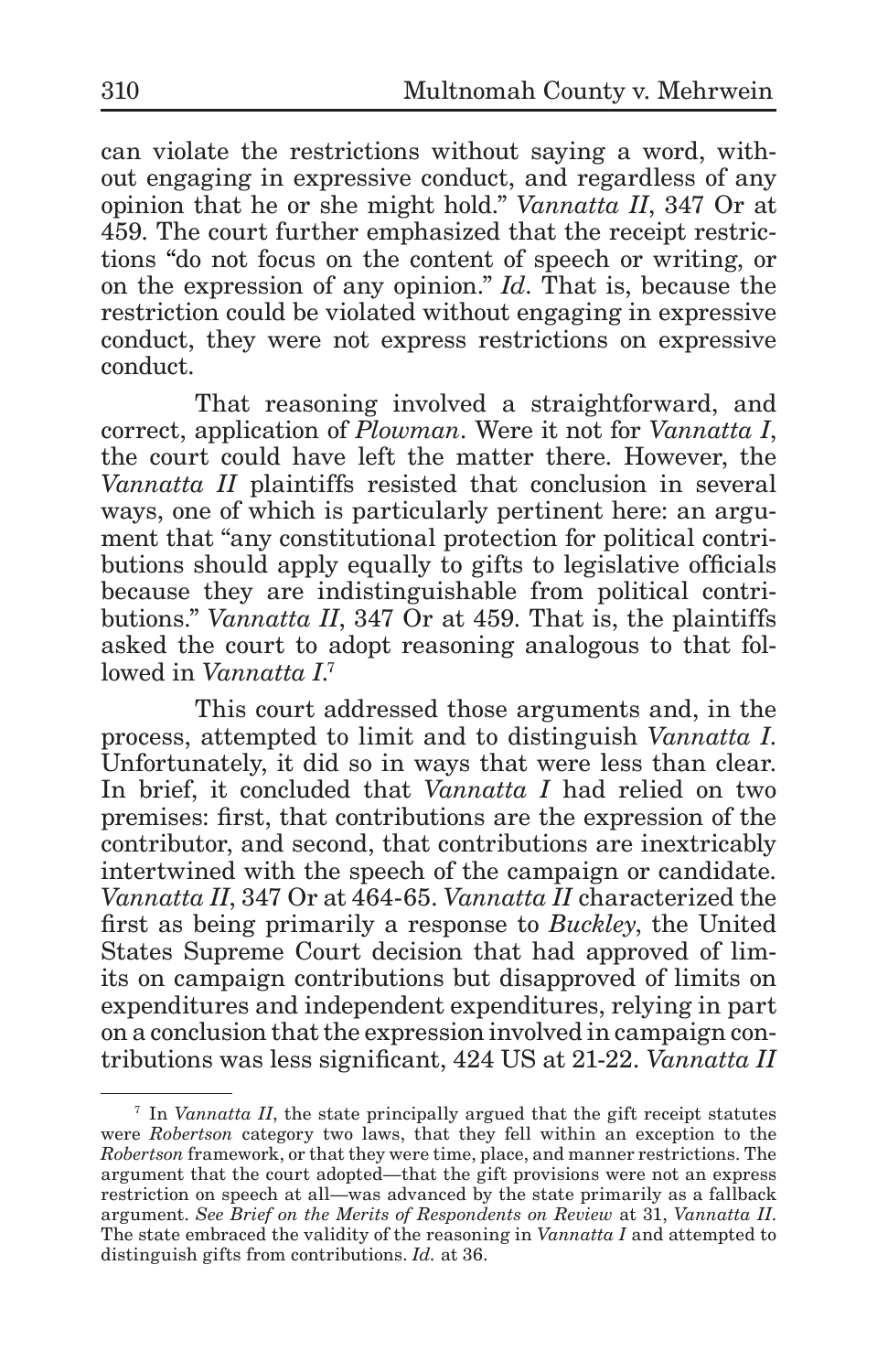concluded that the first premise on which *Vannatta I* was based was therefore not essential to the holding and withdrew it. 347 Or at 465. *Vannatta II* then explained that the second premise—that contributions are inextricably intertwined with speech—was not applicable to gifts:

"Giving a gift to a public official is not inextricably linked with a public official's ability to carry out official functions. Public officials can speak whether or not lobbyists have given them gifts, which distinguishes this case from *Vannatta I* and its focus on the connection between the restriction on campaign contributions and the candidate's or campaign's ability to communicate a political message."

*VannattaII*, 347 Or at 465. *VannattaII* did not discuss whether *Vannatta I*'s reasoning comported with *Robertson*, nor did it discuss how the distinction that it drew between contributions and gifts mapped onto the *Robertson* framework.

In hindsight, that treatment of *Vannatta I* was unsatisfactory. First, *Vannatta II*'s characterization of *Vannatta I*'s holding was not entirely accurate. It is true that, at one point, *Vannatta I* discussed its view of contributions as an expression of support by the contributor in the context of its disagreement with *Buckley*. But *Vannatta I* returned to that theme without mention of *Buckley* later in its analysis of whether campaign contributions constitute expression. 324 Or at 524. *Vannatta II*'s explanation for its withdrawal of the first premise—that it was not part of *Vannatta I*'s holding was therefore strained. And *Vannatta II*'s discussion of the second prong of the reasoning in *Vannatta I* also is unclear. *Vannatta II* stated that *Vannatta I*'s holding "assumed that restricting campaign contributions restricts a candidate's or a campaign's ability to communicate a political message." *Vannatta II*, 347 Or at 465. But *Vannatta I* emphasized that "a contribution is protected *as an expression by the contributor*, not because the contribution eventually may be used by a candidate to express a particular message." *Vannatta I*, 324 Or at 522 (emphasis in original). Both of the premises for *Vannatta I*'s reasoning rested on the contribution being the expression of the contributor. *Vannatta I* did not discuss the practical impact of campaign contribution restrictions on political expression by a candidate or campaign.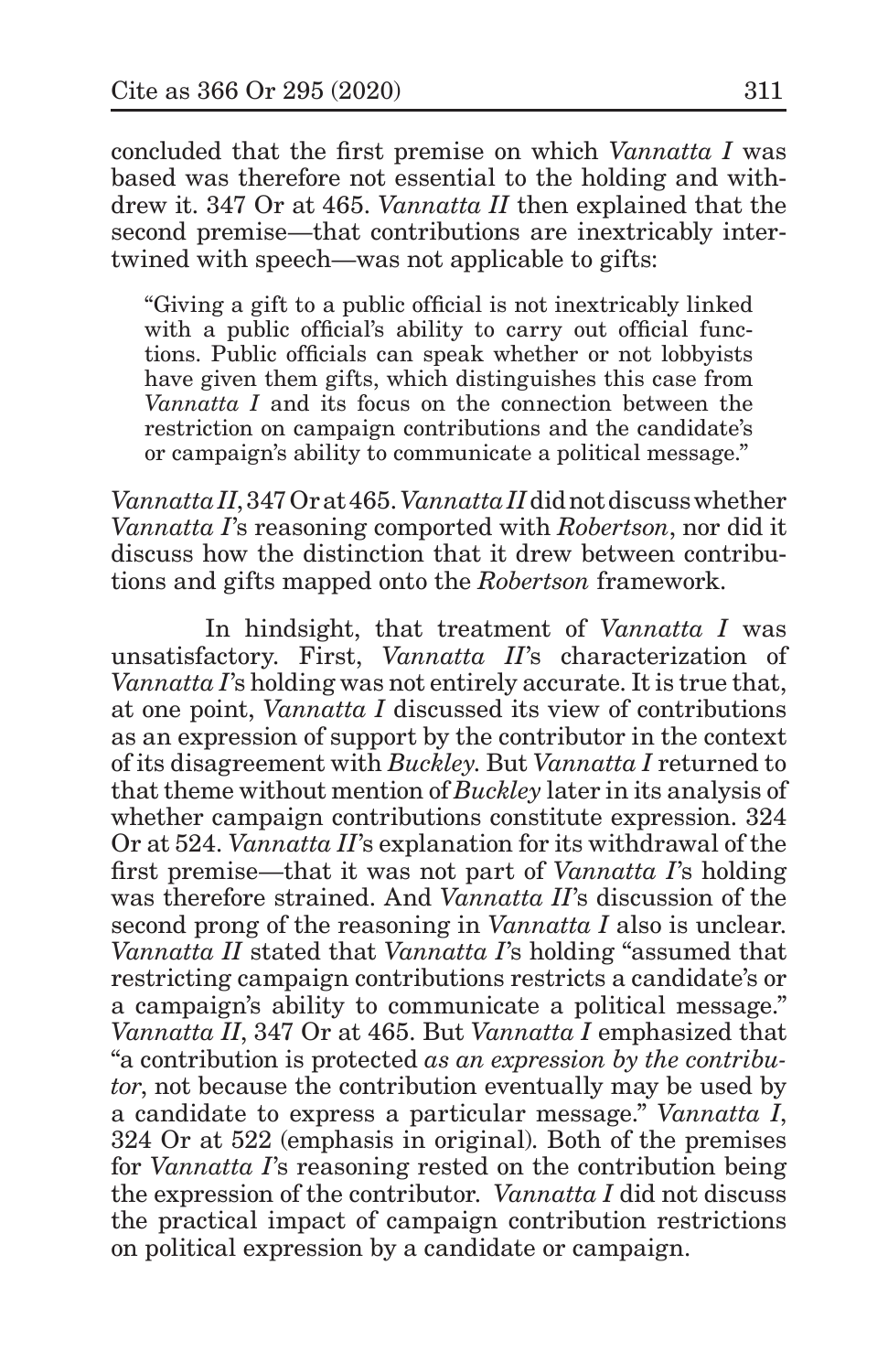Second, and more importantly, *Vannatta II* distinguished *Vannatta I* in a way that deepened, rather than resolved, the tension between *Vannatta I* and *Plowman*. *Vannatta II* distinguished the contribution limits at issue in *Vannatta I* from the gift limits at issue in *Vannatta II*  based on a claimed difference in their effects on speech. *Vannatta II* stated that *Vannatta I*'s holding rested on an assumed "symbiotic relationship between the making of contributions and the candidate's or campaign's ability to communicate a political message." *Vannatta II*, 347 Or at 465. *Vannatta II* explained that the giving of gifts did not create that assumed relationship:

"[p]ublic officials can speak whether or not lobbyists have given them gifts, which distinguishes this case from *Vannatta I* and its focus on the connection between the restriction on campaign contributions and the candidate's or campaign's ability to communicate a political message."

347 Or at 465. Thus, *Vannatta II* drew a distinction between campaign contributions and gifts in terms of their effects on the ultimate ability of politicians to speak. But *Vannatta II*  did not explain why that distinction was meaningful in the *Robertson* analysis.

In determining that the limits on gifts to public officials did not fall into the first *Robertson* category and holding that those limits are constitutional, *Vannatta II* adhered to the *Robertson* framework. However, in its discussion of *Vannatta I* and the distinction that it drew between gifts to public officials and campaign contributions, *Vannatta II*  deviated from that framework by implying that a law that is not an express limit on speech can fall into the first *Robertson*  category. That deviation is confusing, and much of the briefing filed in this case reflects that confusion. Trojan and the county ask us to overrule *Vannatta I* in light of *Vannatta II*, by asking that we place further emphasis, as they do, on the distinction that *Vannatta II* drew between contributions and gifts*.* For example, the county reads *Vannatta II* as holding "that any protection for campaign contributions must stem from an inextricable link between the contribution and a candidate's ability to engage in political speech." The county therefore argues that the key question in this case is whether the county's contribution limits are so low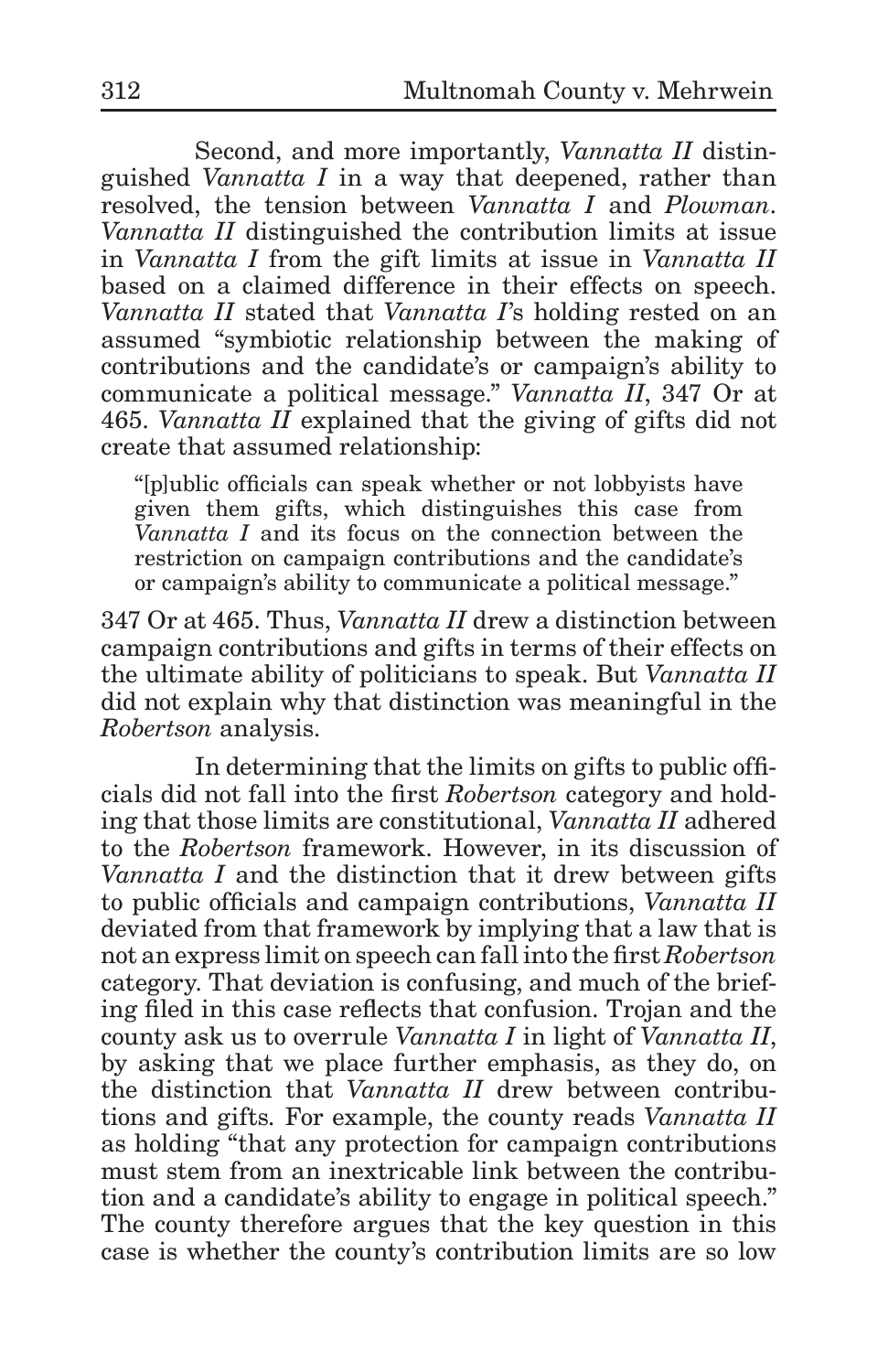as to prevent candidates from being able to effectively engage in expression. That is not an unreasonable reading of *Vannatta II*, but it is a reading that takes us far from ordinary applications of *Robertson*. If a law falls into the first *Robertson* category as an express restriction on speech, it cannot be defended based on the availability of alternative modes of expression. Conversely, a law that is not an express restriction on speech is not subject to a facial challenge at all.

We conclude that, just as *Vannatta I*'s reasoning is inconsistent with *Robertson*, so too is *Vannatta II*'s effort to shore up *Vannatta I* in the process of distinguishing it. To the extent that *Vannatta II* can be understood as interpreting *Vannatta I* to place laws within the first *Robertson* category when they are not written in terms directed to the substance of any opinion or subject of communication, but instead may have an "effect" on such expression, that interpretation too would be at odds with *Robertson* and its progeny and would be erroneous. Under the *Robertson* framework, a law that restricts conduct without expressly regulating speech is not a *Robertson* category one law directed toward expression, even if the law may affect a person's ability to speak. And the fact that contributions may enable speech also does not turn the conduct of making a campaign contribution into conduct that is necessarily expressive. Therefore, limitations on campaign contributions that regulate conduct and, in doing so, make it either easier or more difficult for a person to speak also are not properly analyzed as *Robertson*  category one limitations.

We conclude that both *Vannatta I* and *Vannatta II*  were erroneous in reasoning that the contribution limits at issue in *Vannatta I* are *Robertson* category one laws. As a result, we also conclude that *Vannatta I* erred in holding that those laws are facially invalid on that basis.

3. Stare decisis

That does not mean, however, that we must or should overrule *Vannatta I*. In their defense of *Vannatta I*, respondents place their emphasis on *stare decisis*. They argue, correctly, that "a philosophical disagreement with a conclusion is not grounds for reconsideration" and that this court does,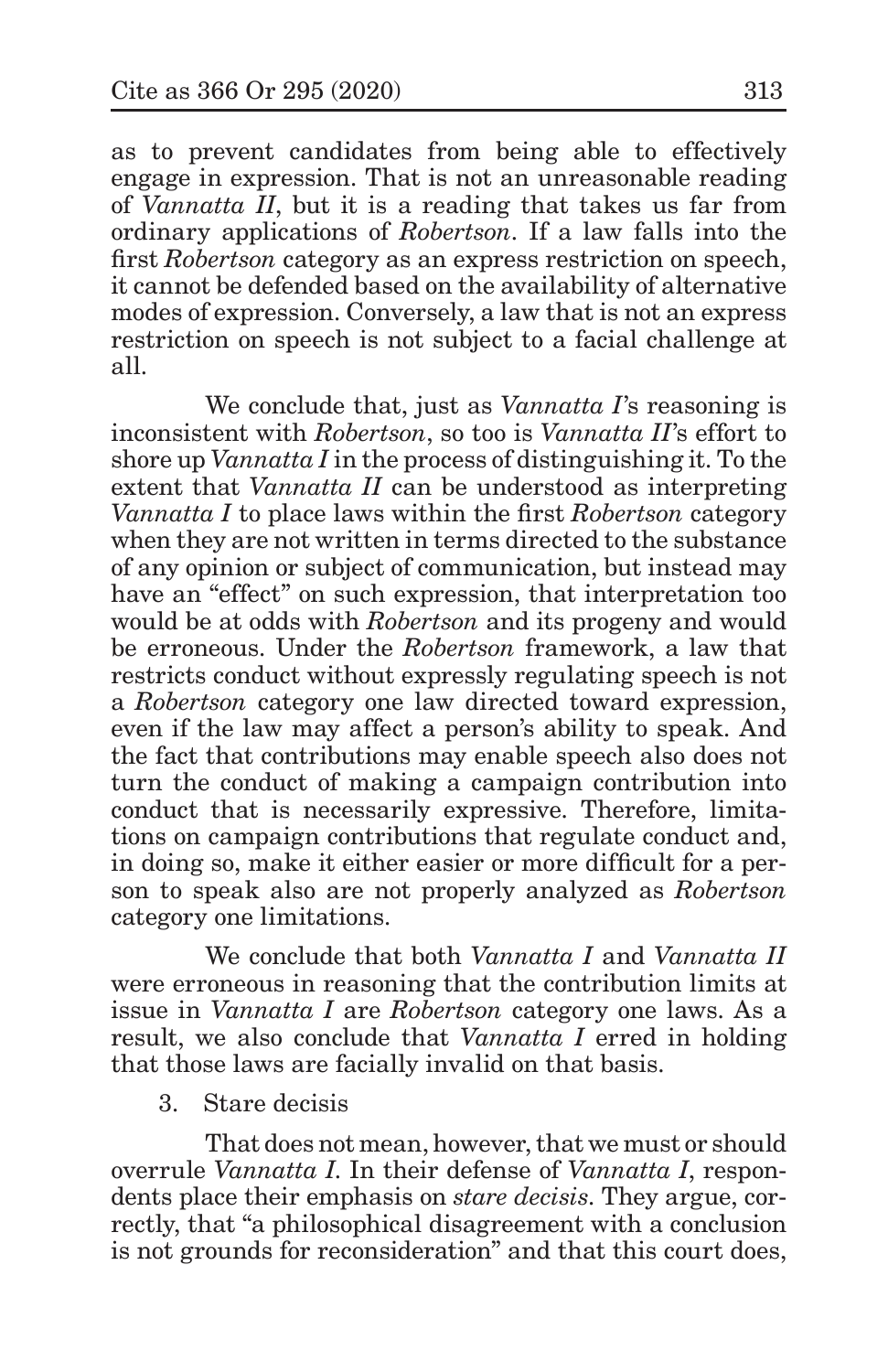and should, overrule its constitutional precedents in a very limited set of circumstances.

Our most sustained consideration of when a constitutional precedent may be overturned was in *Couey v. Atkins*, 357 Or 460, 355 P3d 866 (2015). In that case, emphasizing that "[*s*]*tare decisis* does not permit this court to revisit a prior decision merely because the court's current members may hold a different view than its predecessors about a particular issue," *id.* at 485, we distilled from our prior decisions three categories of cases in which a constitutional precedent could warrant reconsideration:

"First, there are cases in which a prior pronouncement amounted to *dictum* or was adopted without analysis or explanation. Second, there are cases in which the analysis that does exist was clearly incorrect—that is, it finds no support in the text or the history of the relevant constitutional provision. Third, there are cases that cannot be fairly reconciled with other decisions of this court on the same constitutional provision."

*Id.* at 485-86 (internal citations omitted). Respondents argue that those circumstances are not present here. We disagree. This case, like *Couey* itself, falls into the third category. As we noted above, and discuss in more detail below, *Vannatta I*  adopted an approach to the *Robertson* analysis that conflicts with our other Article I, section 8, decisions.

In *Couey*, we faced the question of whether to overrule our precedent on the subject of justiciability. We confronted a situation where two applicable cases pointed in opposite directions. *Id.* at 489. Here we face an analogous situation. Were we to focus on the fact that the law before us is a contribution limit, we might reason that this case is controlled by *Vannatta I* and therefore conclude that the ordinance must be struck down. Conversely, if we focus on the *text* of the county's ordinance and attempt to answer the question of whether it expressly proscribes speech, the holding of *Vannatta II* would be directly applicable, because the limits on financial transfers to candidates here are no more directed to the substance of any opinion or subject of communications than was the prohibition on financial transfers to candidates at issue in *Vannatta II*.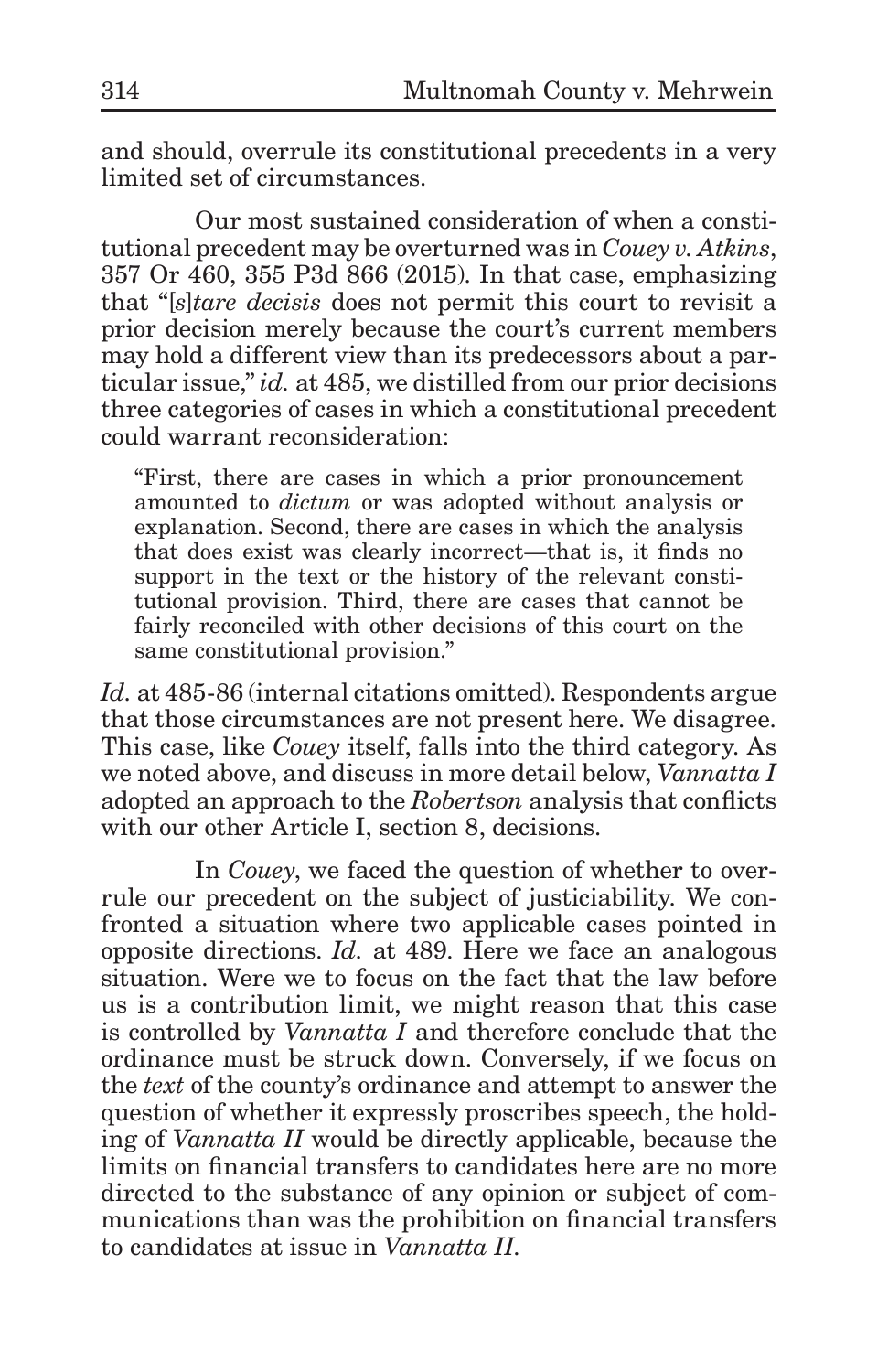And we are not faced with inconsistency only between those two cases. We have decided many cases under Article I, section 8, and our application of *Robertson*  to campaign contributions in *Vannatta I* conflicts not only with our application of *Robertson* to gifts in *Vannatta II* but with several other decisions of this court, before and since *Vannatta I*. Those cases include *Plowman* and *Babson*, but the tension is not confined to those decisions.

*State v. Ciancanelli*, 339 Or 282, 121 P3d 613 (2005), furnishes another example of that tension. In that case, we considered the validity of two statutes. The first was ORS 167.062 (2003), a prohibition on certain "live public sex show[s]." The law prohibited sadomasochistic abuse and sexual conduct, but only when that conduct took place in a live public show, defined as follows:

"(a) 'Live public show' means a public show in which human beings, animals, or both appear bodily before spectators or customers.

"(b) 'Public show' means any entertainment or exhibition advertised or in some other fashion held out to be accessible to the public or member of a club, whether or not an admission or other charge is levied or collected and whether or not minors are admitted or excluded."

ORS 167.062(5) (2003). The state argued that the law addressed "conduct," rather than expression. We disagreed:

"In arguing against the suggestion that ORS 167.062 is directed at expression, the state also relies on this court's recognition, in *Huffman and Wright Logging Co. v. Wade*, 317 Or 445, 857 P2d 101 (1993), that conduct is not protected expression under Article I, section 8, merely because the actor intends the conduct to convey a message. But, in so arguing, the state loses sight of the fact that the issue here is the overall constitutionality of a statute, not whether defendant can claim that his particular conduct is expressive and therefore immunized from any and all criminal liability. It may or may not be true that the sexual acts that defendant directed were conduct in the most basic sense and, as such, could be punished under some other statute. But the fact remains that the statute at issue here—ORS 167.062—prohibits and criminalizes those acts *only* when they occur in an expressive context, *i.e*., in a 'live public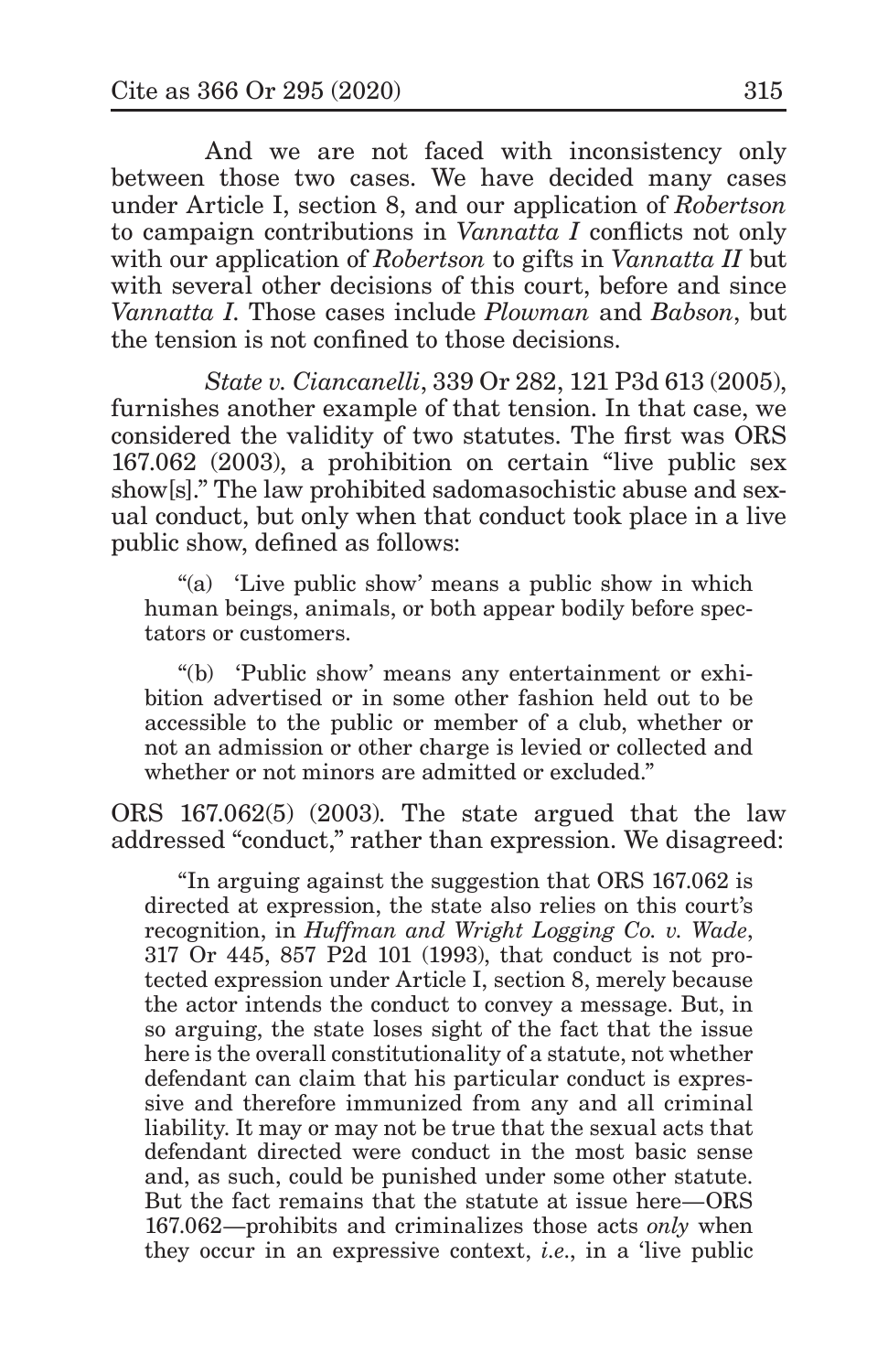show.' Under those circumstances, we cannot avoid the conclusion that the statute is directed primarily, if not solely, toward the expressive aspect of the conduct that it describes. That is, the statute is one restraining free expression."

*Ciancanelli*, 339 Or at 320-21 (emphasis in original). By contrast, in the same case, we rejected the defendant's challenge to his conviction for promoting prostitution. We explained:

"ORS 167.012 prohibits promoting prostitution—owning, controlling, managing, or supervising a prostitution enterprise—*regardless of the presence or absence of any circumstances that might add an expressive element to the conduct*. It is not targeted either at expression itself or at the expressive aspects of certain conduct. It therefore does not, in and of itself, raise an issue of facial unconstitutionality under Article I, section 8. Defendant's contrary argument is not well taken."

*Id.* at 323 (emphasis added; footnote omitted). Those contrasting dispositions adhere to the rule discussed above. The first statute restricted nude dancing—conduct that may be but is not necessarily expressive—but did so *only* when it was expressive. That law was expressly directed at speech, fell into the first *Robertson* category, and was invalid. The second law restricted promoting prostitution—conduct that might be linked to or involve expression in some circumstances—regardless of whether any expressive component was present. That law was not expressly directed at speech, did not fall into the first *Robertson* category, and was sustained.

Along similar lines, this court decided *City of Portland v. Tidyman*, 306 Or 174, 759 P2d 242 (1988), a case involving a challenge to zoning regulations targeted at adult bookstores, which used the content of the publications sold by those establishments as its basis for zoning restrictions. We determined that the ordinance fell within the first *Robertson* category, and we therefore held that it violated Article I, section 8. But we emphasized that that decision was a consequence of the fact that the city's ordinance had expressly based its restrictions on the content of the bookstores' speech, and that zoning regulations that did not depend on content of communicative merchandise could be sustained against a facial challenge: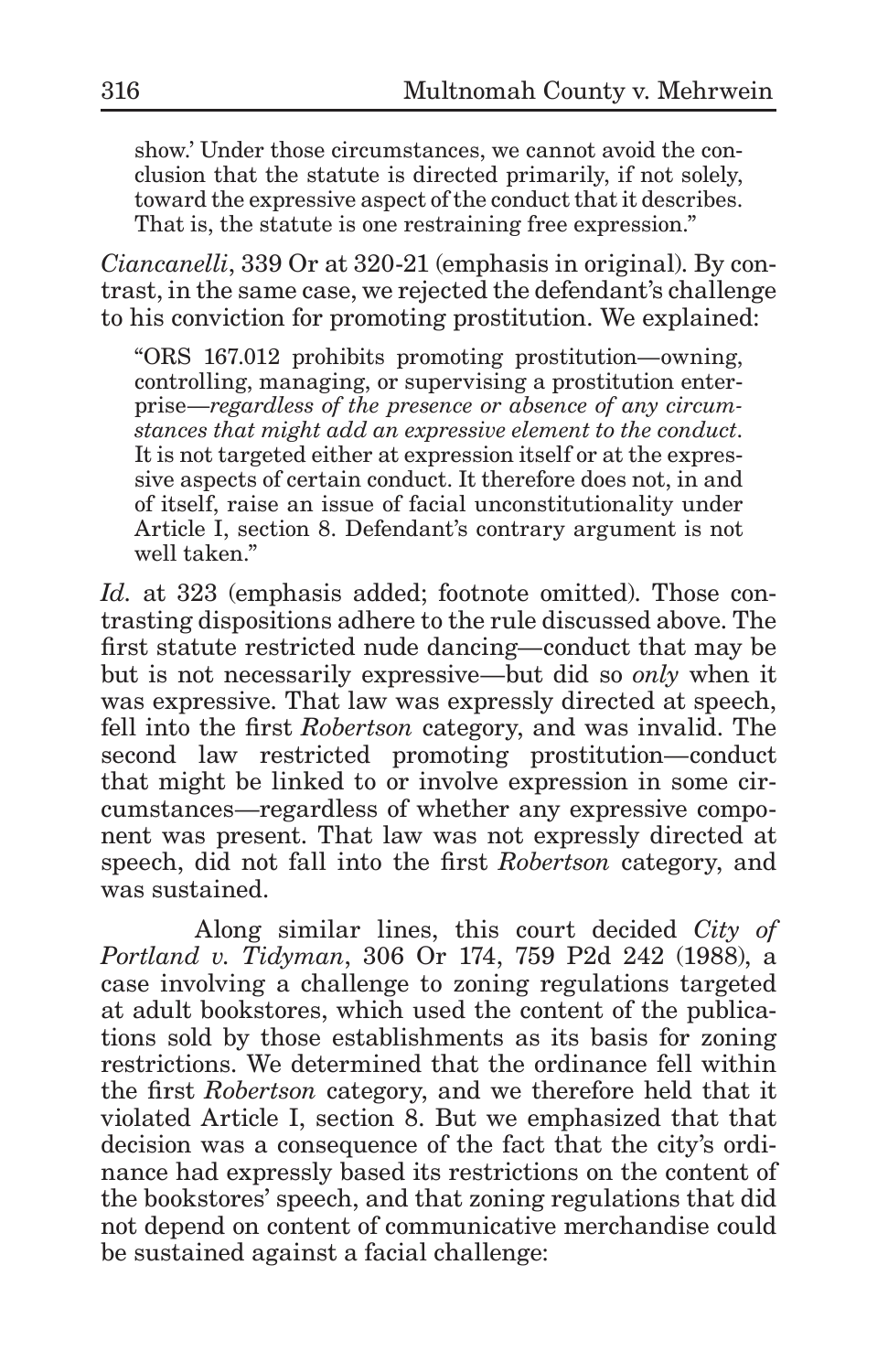"Thus the city could regulate the location of a business that sells other merchandise, 'adult' or otherwise, even if it purveys communicative materials, as long as selling such other merchandise is not permitted at the location. A grocery store gains no privilege against a zoning regulation by selling The National Enquirer and Globe at its checkout counter. \*\*\* Many regulations are not impermissible laws 'restricting the right to speak, write, or print freely on any subject whatever,' although they can be impermissibly applied in individual cases."

### *Tidyman*, 306 Or at 182.

All of those cases point in the same direction: laws that proscribe conduct that is often, but not necessarily, expressive cannot be facially invalid under the *Robertson*  framework. We affirmed that principle most clearly in *Plowman*, *Vannatta II*, and *Babson*, all of which involved challenges to laws that proscribed conduct that could, but need not, be expressive. In all three cases we held that those laws did not fall within the first *Robertson* category. By contrast, in *Ciancanelli* we were faced with a law that proscribed conduct only when it occurred in an expressive context. That, therefore, was the type of law that *Robertson*  forbade, and we held it unconstitutional.

The distinction between laws that expressly regulate speech and laws that restrict expressive activity in only some of their applications is a significant one. The former laws are those "restraining the free expression of opinion, or restricting the right to speak, write, or print freely on any subject whatever," Article I, section 8—the category of laws that the constitutional provision most explicitly forbids and hence the laws which this court approves most infrequently. The latter category—those that do not expressly restrict speech but that are written to restrict a broader category of conduct that is sometimes but not always expressive—may encompass nearly every law to a greater or lesser degree.

Laws falling into that latter category are subject to only as-applied challenges. "When a law does not expressly or obviously refer to expression, the legislature is not required to consider all apparent applications of that law to protected expression and narrow the law to eliminate them." *Babson*,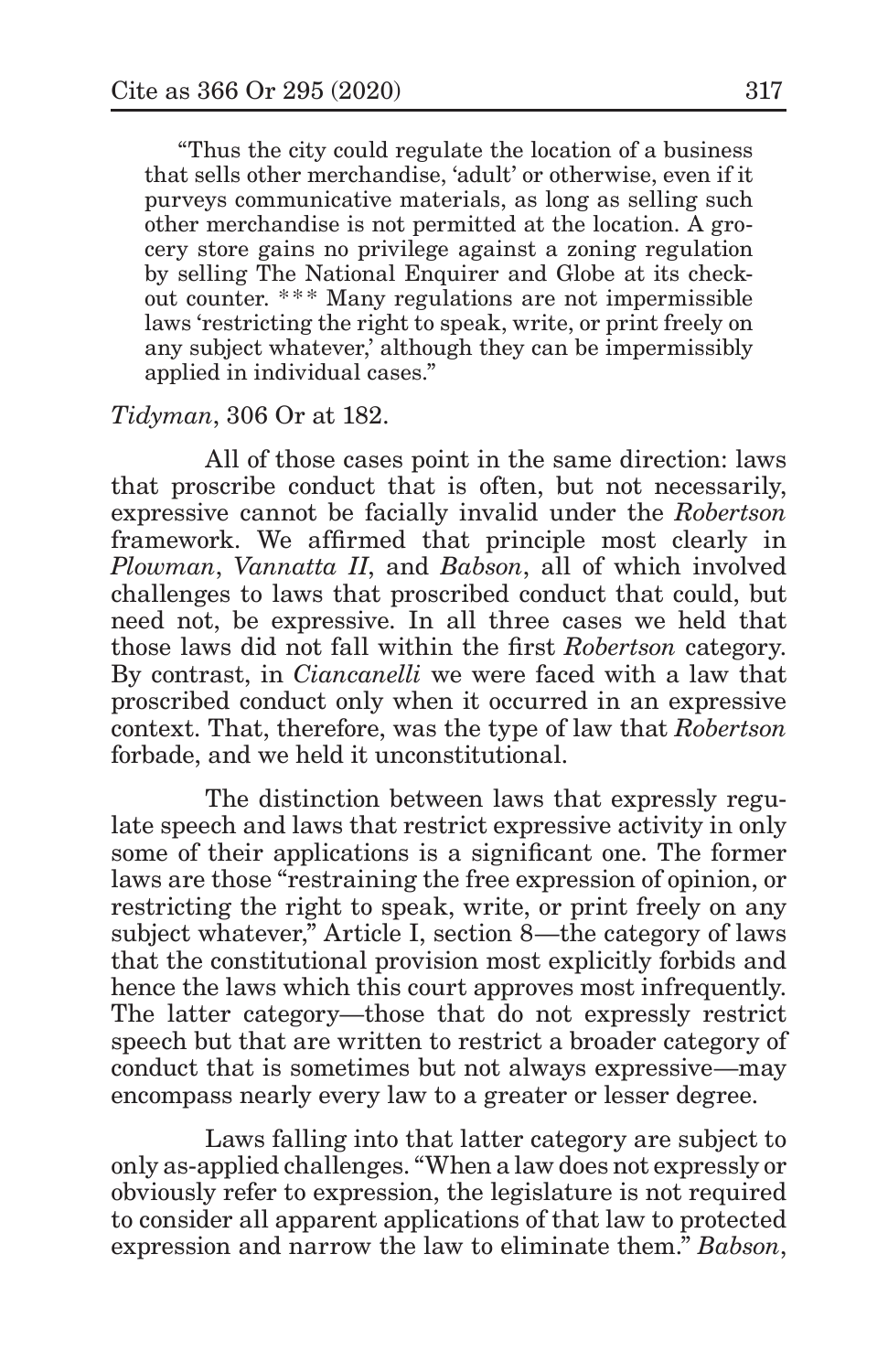355 Or at 400. The limits on the first *Robertson* category do not make it an empty set, but they do restrict its application, and the accompanying high standard for facial validity, to those laws that, in directly regulating speech, pose the most danger to the expression protected by Article I, section 8.

The above limitation holds, and we have stuck to it, even when the law has readily apparent applications to speech. It may be, and may have been, that many of the assaults prohibited by the law at issue in *Plowman* had some expressive content—that they were intended to convey disapproval of individuals or to communicate hatred of certain groups. Similarly, in *Babson*, it may have been, and likely was, the case that very many foreseeable uses of the Capitol steps bore some connection to expressive activity and that, as a practical matter, certain forms of expression were limited. *Babson*, 355 Or at 403 ("although the guideline does not directly refer to speech, the guideline does have apparent applications to speech, as defendants contend"). Nevertheless, we did not place those laws into the first *Robertson* category.

"We do not lightly decide to overrule an earlier constitutional decision." *State v. Savastano*, 354 Or 64, 95, 309 P3d 1083 (2013). But the inconsistency that *Vannatta I* has produced is comparable to that which previously has justified our abandonment of an aberrant constitutional decision. In *Savastano*, we overruled our prior decision in *State v. Freeland*, 295 Or 367, 667 P2d 509 (1983), which had held that Article I, section 20, of the Oregon Constitution required prosecutors to develop coherent, systematic policies to govern certain charging decisions. In *Savastano*, reviewing our other Article I, section 20, cases, we concluded that *Freeland*  could not be reconciled with decisions before and since that set a less stringent standard in similar contexts. 354 Or at 91.

To be sure, in all reconsiderations of precedent, we must take into account the "undeniable importance of stability in legal rules and decisions." *Stranahan v. Fred Meyer, Inc.*, 331 Or 38, 53, 11 P3d 228 (2000). In *Savastano*, we noted that *Freeland* had been a relative outlier and that "the cases that have followed *Freeland* have eroded its precedential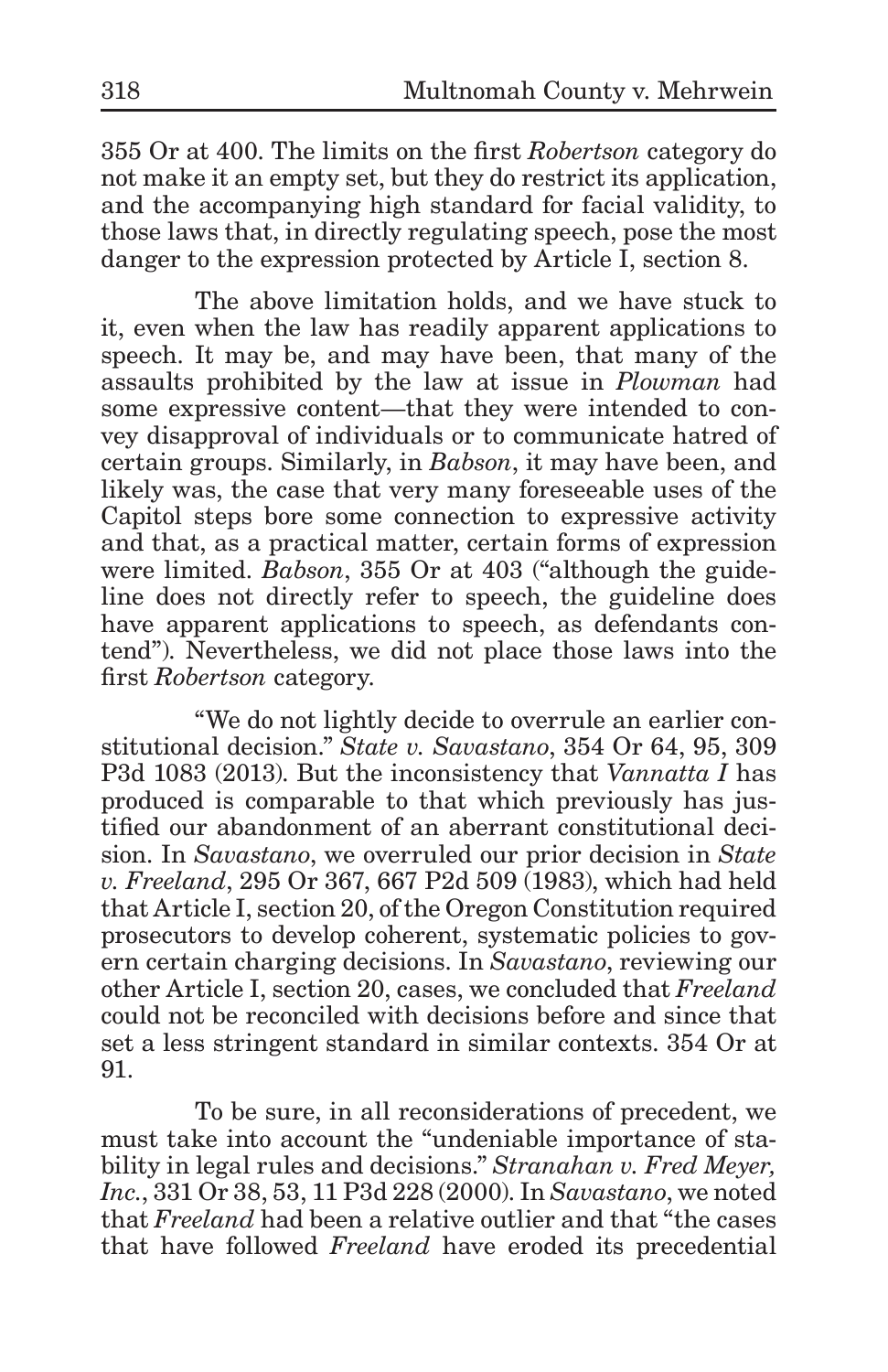value and effectively returned to the more limited and historically grounded principle stated in [*State v. Clark*, 291 Or 231, 630 P2d 810, *cert den*, 454 US 1084, 102 S Ct 640, 70 L Ed 2d 619 (1981)]." *Savastano*, 354 Or at 96. By contrast, in *Ciancanelli*, where we were asked to overrule *Robertson*  and declined, we emphasized that "[m]any decisions of this court serve as precedent in later decisions. Thus, disavowing one case may undermine the precedential significance of several others," 339 Or at 290—an observation that was especially true of *Robertson*, this court's foundational decision on Article I, section 8. As we explained in *Ciancanelli*,

"The contrast between *Stranahan* and this case illustrates the foregoing principle. In *Stranahan*, the allegedly erroneous decision had been rendered less than 10 years earlier, and few intervening precedents had relied on the earlier case, *Lloyd Corporation v. Whiffen*, 315 Or 500, 849 P2d 446 (1993). The *Stranahan* majority simply acted at the earliest possible moment to correct what it perceived to be an analytical mistake made in the immediately preceding case, *Lloyd Corporation*. The present case, by contrast, involves a challenge not only to *Robertson*, but also to the many cases that this court has decided since 1983 that have utilized its methodology."

*Id.* at 290-91.

In terms of the importance of stability in the law, *Vannatta I* resembles *Lloyd Corporation*. Although more time has passed between *Vannatta I* and this case than elapsed between *Lloyd Corporation* and *Stranahan*, the portion of *Vannatta I*'s holding in question here—its application of *Robertson*'s first category*—*has not been relied on in any other case. To the contrary, the only case to discuss it in detail, *Vannatta II*, distinguished *Vannatta I* and withdrew a material portion of its reasoning.8 And, in *Vannatta II*, no party asked this court to reconsider *Vannatta I*. Our other cases applying *Robertson* since *Vannatta I*, including

<sup>8</sup> In *Moyer* we relied on different portions of *Vannatta I*, relating to the scope of the historical exception to *Robertson*. 348 Or at 236. To be clear, *Vannatta I*  was an opinion that discussed many issues, only some of which are contested in this case, and only one of which we reconsider in this opinion. We do not disavow all portions of *Vannatta I*, only those that, as we have explained, conflict with the *Robertson* framework.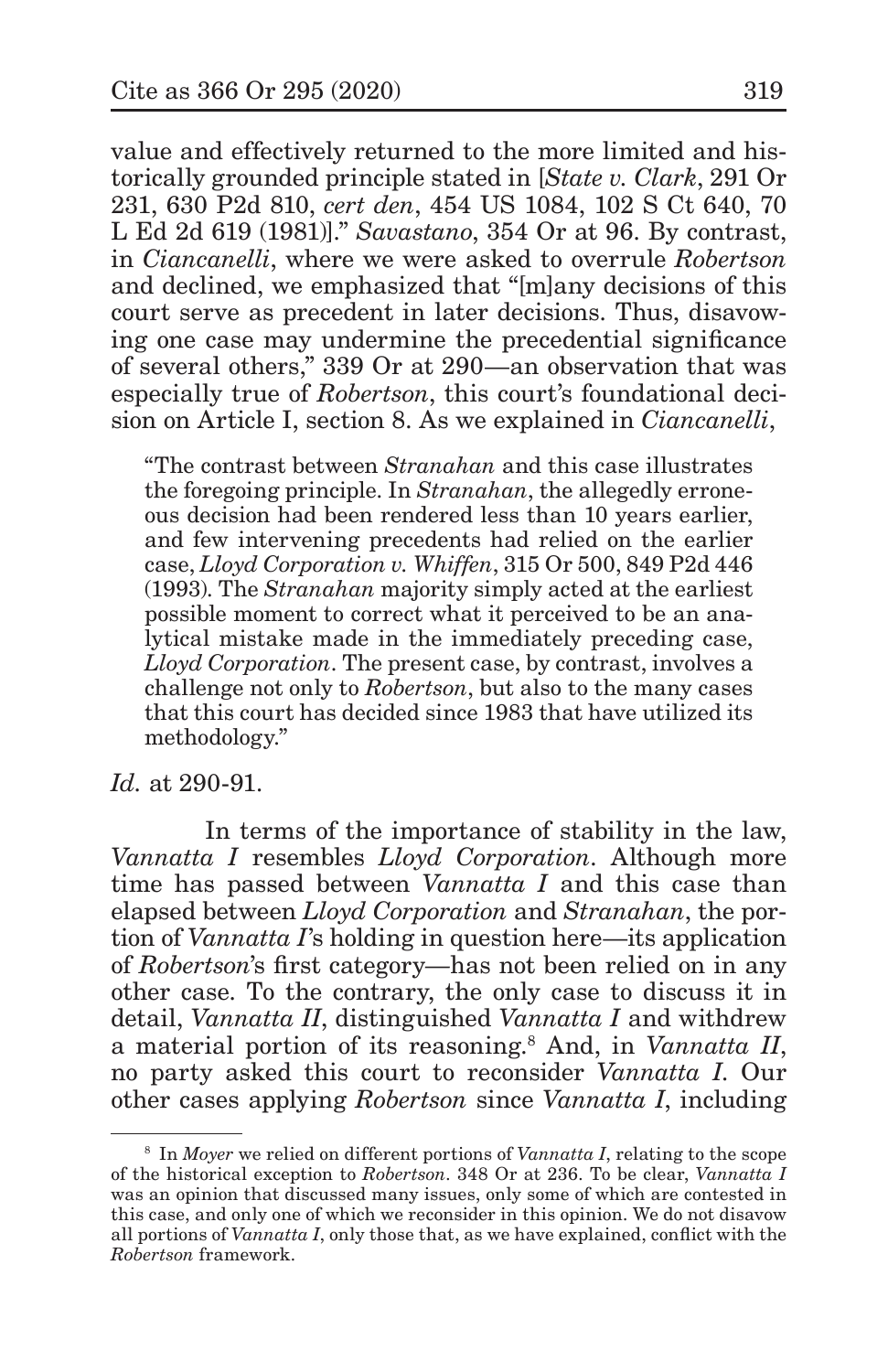*Ciancanelli* and *Babson*, have made no mention of *Vannatta I*, despite reasoning in ways that conflict with *Vannatta I*. And two cases on similar topics, *Vannatta II*, 347 Or at 464, and *Moyer*, 348 Or at 230, have attributed confusion by parties and lower courts to *Vannatta I*. *Vannatta I* is the "immediately preceding" case on campaign contributions. Although we have decided cases since *Vannatta I* touching on campaign finance, we have not reached the merits of an Article I, section 8, challenge in any of those cases.<sup>9</sup>

Respondents note that in those cases we referred to *Vannatta I* as governing precedent. But that is hardly surprising, as *Vannatta I was* governing precedent in each of those cases—a point that we made sure to distinguish, where appropriate, from the question of whether *Vannatta I*  was correctly decided. *Vannatta I* derives little additional precedential force from the fact that, primarily in ballot title cases, we acknowledged its existence without endorsing its reasoning.

In assessing the prudential factors that may counsel for or against overruling *Vannatta I*, we also consider the effect of a ballot measure that was submitted to the voters in 2006—Measure 46 (2006)—which "sought to amend the Oregon Constitution to permit the enactment of laws prohibiting or limiting electoral campaign 'contributions and expenditures, of any type or description.'" *Hazell v. Brown*, 352 Or 455, 458, 287 P3d 1079 (2012). Voters rejected Measure 46, although they approved Measure 47 (2006), a companion ballot initiative creating new campaign finance measures, conditional on a change in the constitutional limitation, such as the passage of Measure 46 or a judicial overruling of *Vannatta I*. *Hazell*, 352 Or at 462-63, 469. Measure 46 plainly was directed at overruling the key holdings of *Vannatta I*, and it was rejected. Of course, a ballot measure that did not pass cannot change the meaning of the constitution or affect our duty to interpret it. Whether such a measure may affect our *stare decisis* analysis is a more nuanced

<sup>9</sup> *See Markley/Lutz v. Rosenblum*, 362 Or 531, 533, 413 P3d 966 (2018); *Hazell v. Brown*, 352 Or 455, 467-68, 287 P3d 1079 (2012); *Meyer v. Myers*, 343 Or 399, 404-05, 171 P3d 937 (2007); *Meyer v. Bradbury*, 341 Or 288, 293 n 4, 142 P3d 1031 (2006).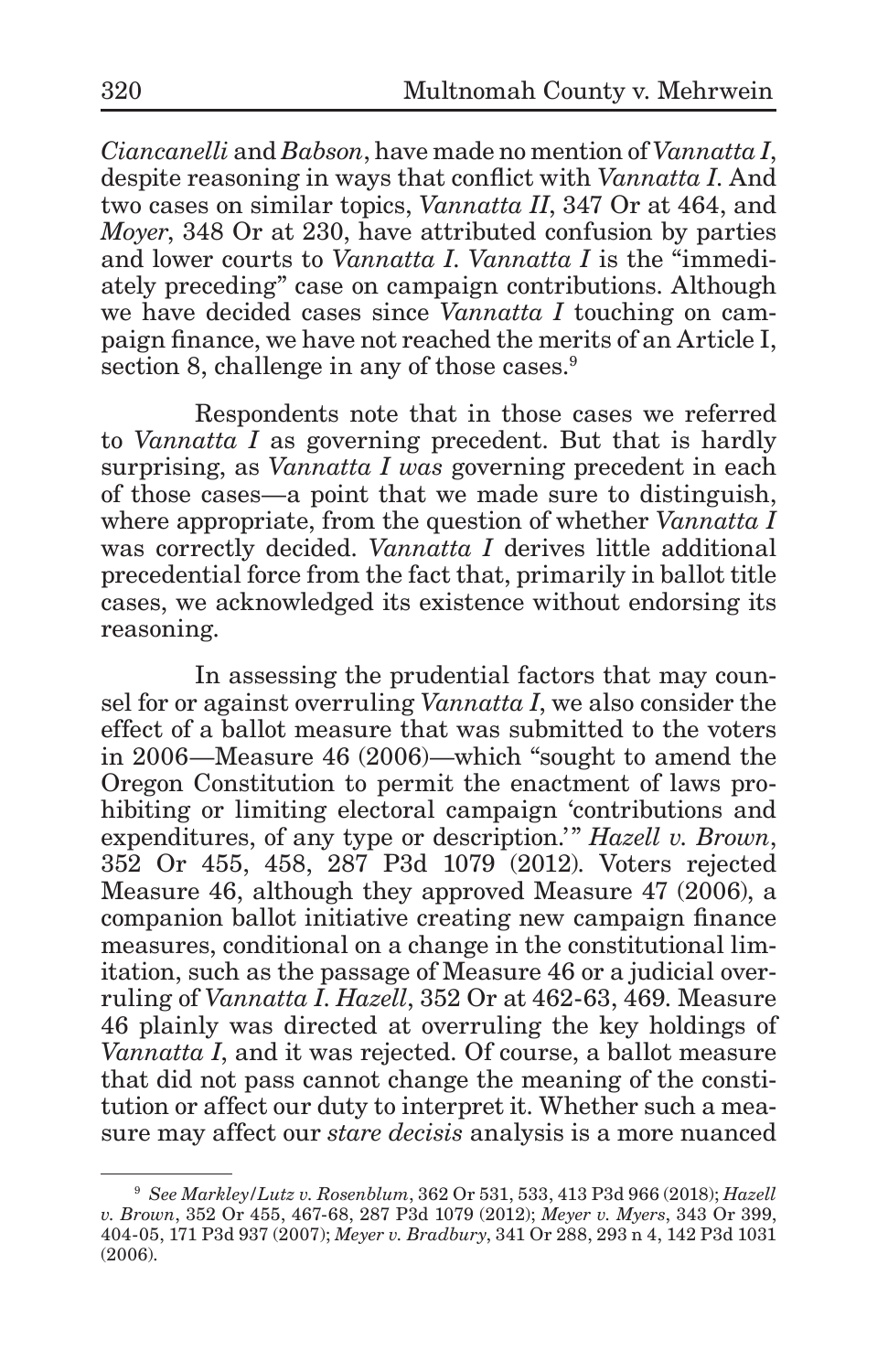issue. But even assuming that, in an appropriate case, an event like the failure of Measure 46 might weigh against overturning a precedent, it has little impact here.

Just as the "legislature may decline to address a judicial decision for any number of reasons, none of which necessarily constitutes an endorsement of the decision's reasoning or result," *Farmers Ins. Co. of Oregon v. Mowry*, 350 Or 686, 696, 261 P3d 1 (2011), so too may the people decline to adopt a proposed constitutional amendment for a myriad of reasons. And there are explanations for Measure 46's failure other than the possibility that voters meant to express their approval of *Vannatta I*'s contribution limits holding. Most obviously, *Vannatta I* struck down both contribution limits and expenditure limits, and Measure 46 would have amended Article I, section 8, with respect to both. However, independent expenditures present a different, and potentially more difficult, constitutional problem than campaign contributions. For example, under the First Amendment, the United States Supreme Court has, since *Buckley*, held that expenditure limits place a greater burden on constitutionally-protected expression than contribution limits do. Even some proponents of campaign finance reform view a constitutional amendment permitting expenditure limits as dangerous, in view of the effect that such an amendment might have on other areas of law. *See* Richard L. Hasen, *Three Wrong Progressive Approaches (and One Right One) to Campaign Finance Reform*, 8 Harv L & Pol'y Rev 21, 26-27 (2014). Thus, voters could have rejected Measure 46 because of its application to expenditure limits, even if they supported the measure to the extent that it applied to contribution limits.

Moreover, parsing the amendment's failure in this case is even more difficult, because of the simultaneous adoption of Measure 47 (2006), which would have created limits on both contributions and expenditures if Measure 46 was adopted or *Vannatta I* was overruled to a sufficient degree. *See Hazell*, 352 Or at 458. One voter could have supported such limits but believed that the constitutional amendment went too far. Another could have preferred to have this court reconcile such limits with the constitution, rather than risking an amendment that could threaten speech. As a result,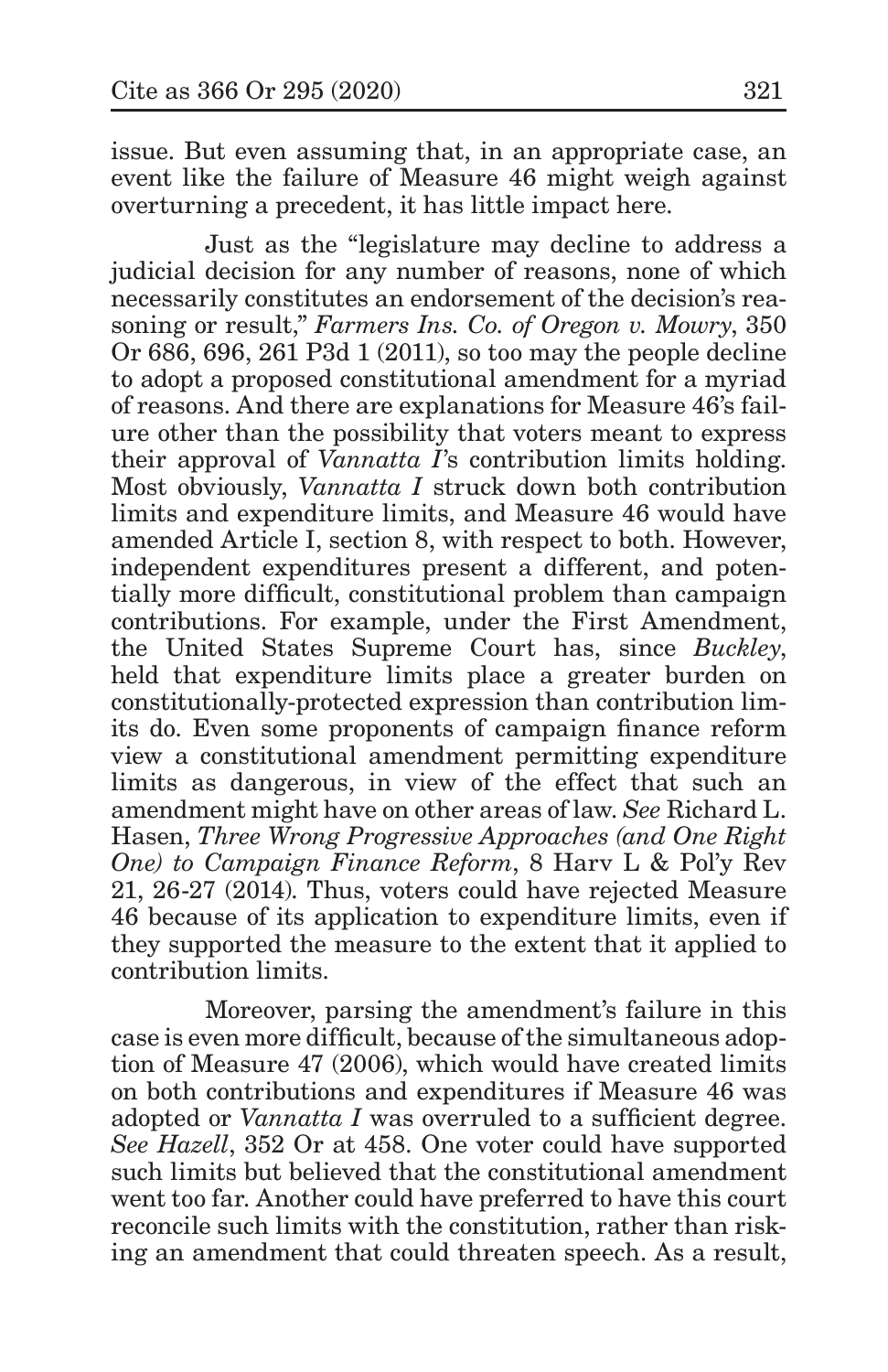the rejection of Measure 46 deserves no real weight in our *stare decisis* analysis.

Ultimately, we do not believe that we can have one Article I, section 8, approach to laws restricting campaign contributions and another for all other laws. *Vannatta I*  itself rejected any "distinctions based on the 'centrality' of particular forms of expression" when explaining why, *contra Buckley*, it would not apply a different standard to contribution limits than to expenditure limits. 324 Or at 521. And we cannot honor *stare decisis* by expanding *Vannatta I*'s application of the first *Robertson* category to all laws allowing facial challenges to laws restricting conduct that has an expressive component in many or most applications. That also would require overturning precedent, and more of it. *Vannatta II*, although correct in its own application of *Robertson*, did not successfully rehabilitate *Vannatta I*, nor did it supply a viable basis on which *Vannatta I* could be distinguished from this court's other Article I, section 8, cases. Rather, it deepened the confusion surrounding *Vannatta I*'s basis and validity. Given the clear conflict between *Vannatta I* and our other cases, it is *Vannatta I*  that must give way. We disavow the reasoning in *Vannatta I*  that campaign contribution limits necessarily are *Robertson*  category one laws. *Vannatta I* erred in holding contribution limits unconstitutional based on that reasoning. The correct inquiry, under *Robertson*, is whether such limits are "written in terms directed to the substance of any 'opinion' or any 'subject' of communication." *Robertson*, 293 Or at 412.10 The remaining question in this case is whether the county's contribution limit ordinance is such an express restriction.

4. *Application to this case*

We now undertake that inquiry and examine the text of the campaign contribution limits at issue here. MCC § 5.201 provides:

"(A) An Individual or Entity may make Contributions only as specifically allowed to be received in this Section.

"(B) A Candidate or Candidate Committee may receive only the following contributions during any Election Cycle:

 $10$  *Vannatta I* did not conduct that inquiry, and we need not decide here what result would have obtained if it had.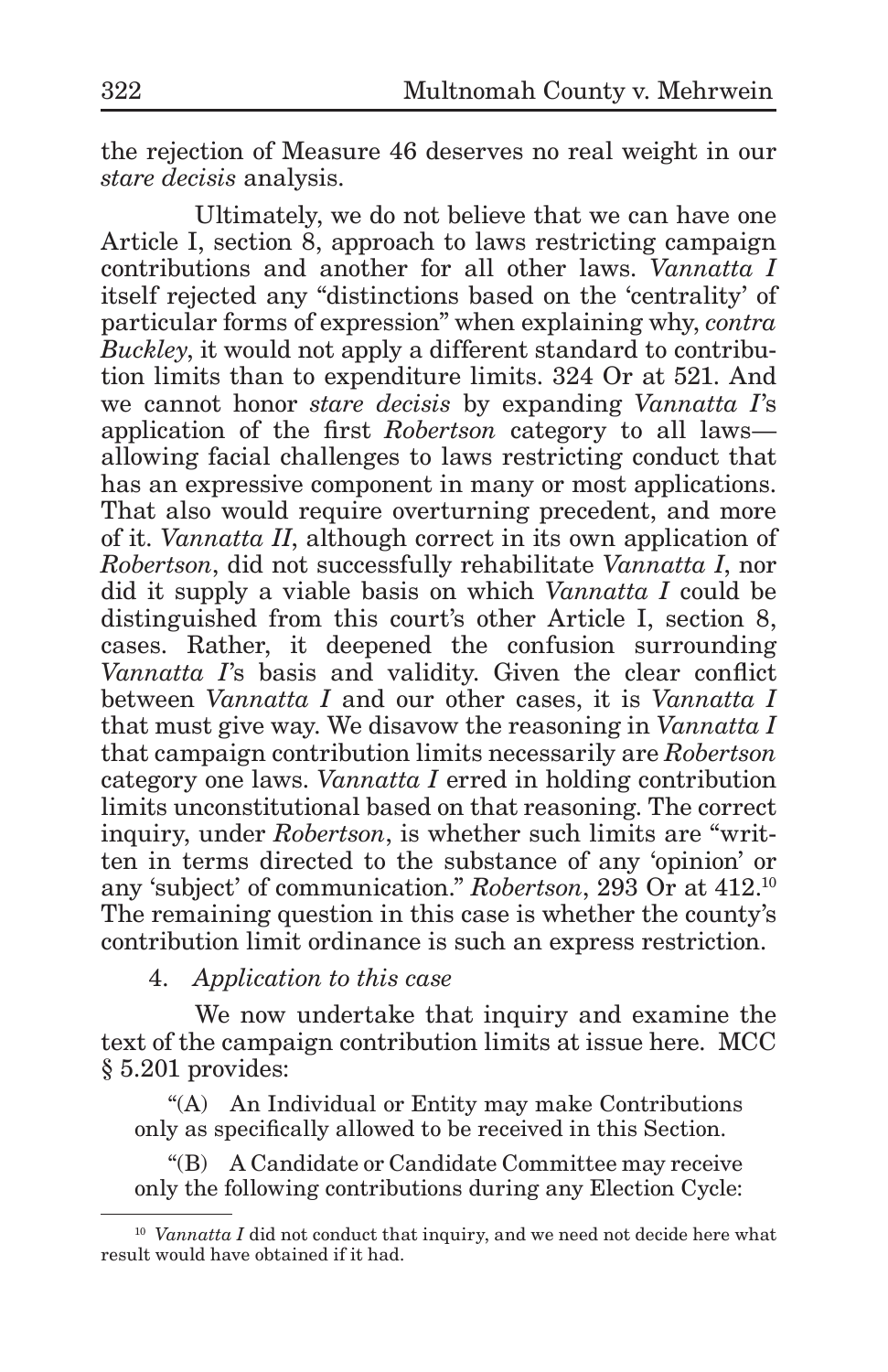"(1) Not more than five hundred dollars (\$500) from an Individual or Political Committee other than a Small Donor Committee;

"(2) Any amount from a Small Donor Committee; and

"(3) No amount from any other Entity."

The county's definition of "contribution," contained in MCC § 5.200, cross-references the definitions in ORS 260.005(3) and ORS 260.007.11 ORS 260.005(3) provides:

"Except as provided in ORS 260.007, 'contribute' or 'contribution' includes:

"(a) The payment, loan, gift, forgiving of indebtedness, or furnishing without equivalent compensation or consideration, of money, services other than personal services for which no compensation is asked or given, supplies, equipment or any other thing of value:

"(A) For the purpose of influencing an election for public office or an election on a measure, or of reducing the debt of a candidate for nomination or election to public office or the debt of a political committee; or

"(B) To or on behalf of a candidate, political committee or measure; and

"(b) The excess value of a contribution made for compensation or consideration of less than equivalent value."

However, the county argues that only a portion of that definition is operative in the context of MCC § 5.201. That contention requires a brief digression into statutory construction. There is no dispute that MCC § 5.201 sets limits on contributions to candidates and candidate committees. The plain text of MCC § 5.201(B) establishes that a candidate can accept a thing of value from an individual or entity only if (1) it falls within the contribution limits or (2) it is excluded from the definition of "contribution" by MCC § 5.200 or ORS 260.007. However, *amicus* Oregon Taxpayers Association (OTA) argues that MCC § 5.201(A) also prohibits contributions to ballot measure campaigns and contributions to be used in independent expenditures.

<sup>&</sup>lt;sup>11</sup> ORS 260.007 contains exceptions to the definitions of "contribution" and "expenditure."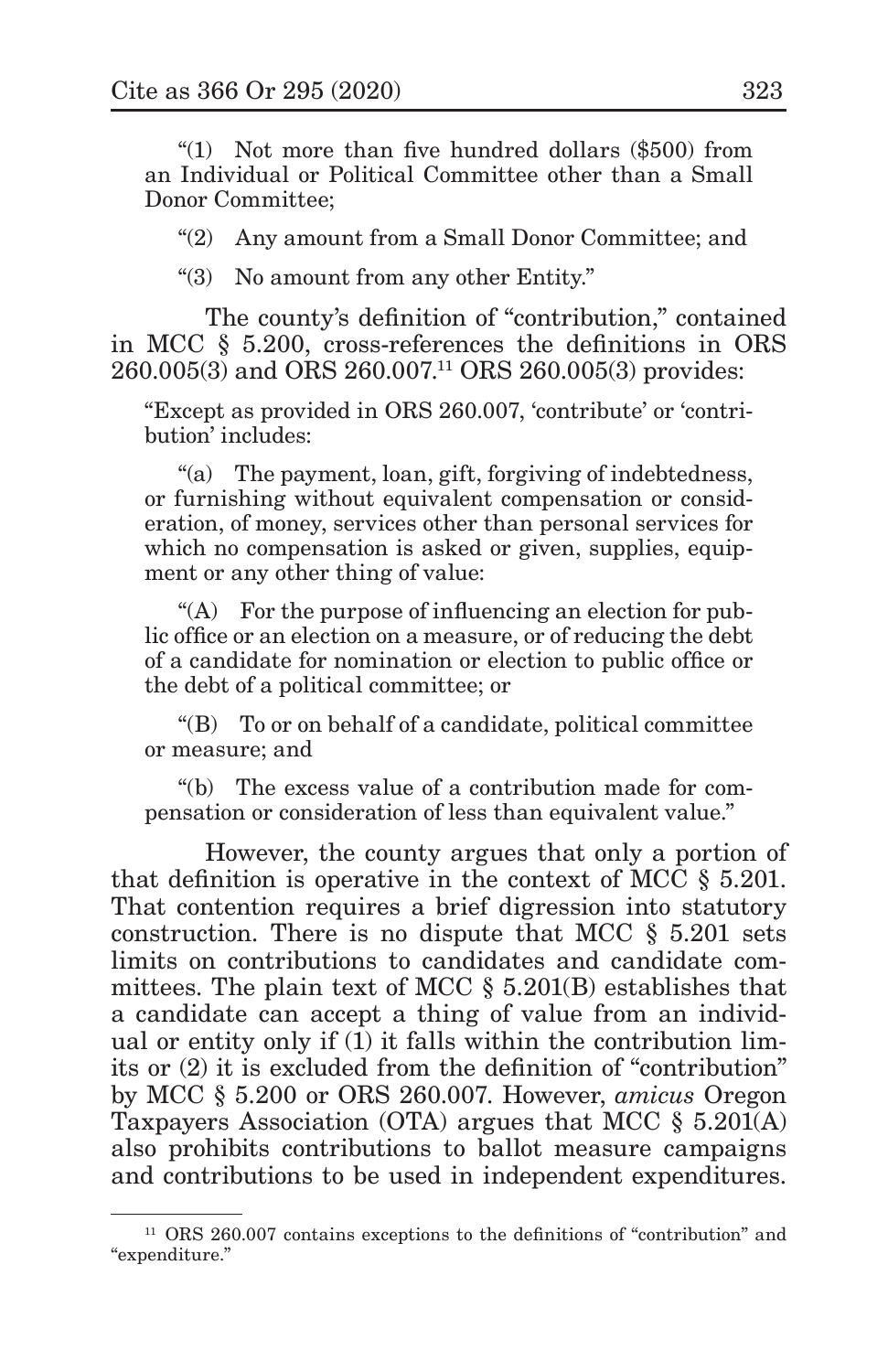The county disavows both applications and contends that MCC § 5.201(A) applies only to contributions to candidates and a principal candidate committee.

We agree with the county that the contribution limits imposed by MCC § 5.201 apply only to contributions to candidates in Multnomah County candidate elections and their principal candidate committees. We approach the question using our usual methodology for statutory interpretation. *State v. Gaines*, 346 Or 160, 206 P3d 1042 (2009). To begin with, it makes little sense to read the text of MCC § 5.201(A)—"[a]n Individual or Entity may make Contributions only as specifically allowed to be received in this Section"—as a complete prohibition on all contributions in all elections. The title of that provision—which was part of the text submitted to voters—is "CONTRIBUTIONS IN MULTNOMAH COUNTY CANDIDATE ELECTIONS" (capitalization in original). It therefore makes sense to read § 5.201(A), in context, as a prohibition on contributions in Multnomah County candidate elections, not a much more extensive proscription. That reading is confirmed by legislative history. As submitted to voters, the ballot measure explained that it would create a new charter provision limiting "[c]ontributions to political campaigns for candidates running for county elective offices." Multnomah County Voters' Pamphlet, General Election, November 8, 2016, M-28. The fact that the county's ordinance cross-references a state statutory definition of "contribution" that refers to "measures" does not mean that the substantive limits imposed by the county provision apply beyond their intended scope.

Similarly, OTA's argument that MCC  $\S$  5.201(A) forbids all contributions to be used in independent expenditures proves unpersuasive in light of its context. Other provisions of the county's ordinance clearly contemplate that such contributions will take place. For example, MCC § 5.202(C)(3) provides that

"[a] Political Committee may make aggregate Independent Expenditures of not more than ten thousand dollars (\$10,000), provided that the Independent Expenditures are funded by means of contributions to the Political Committee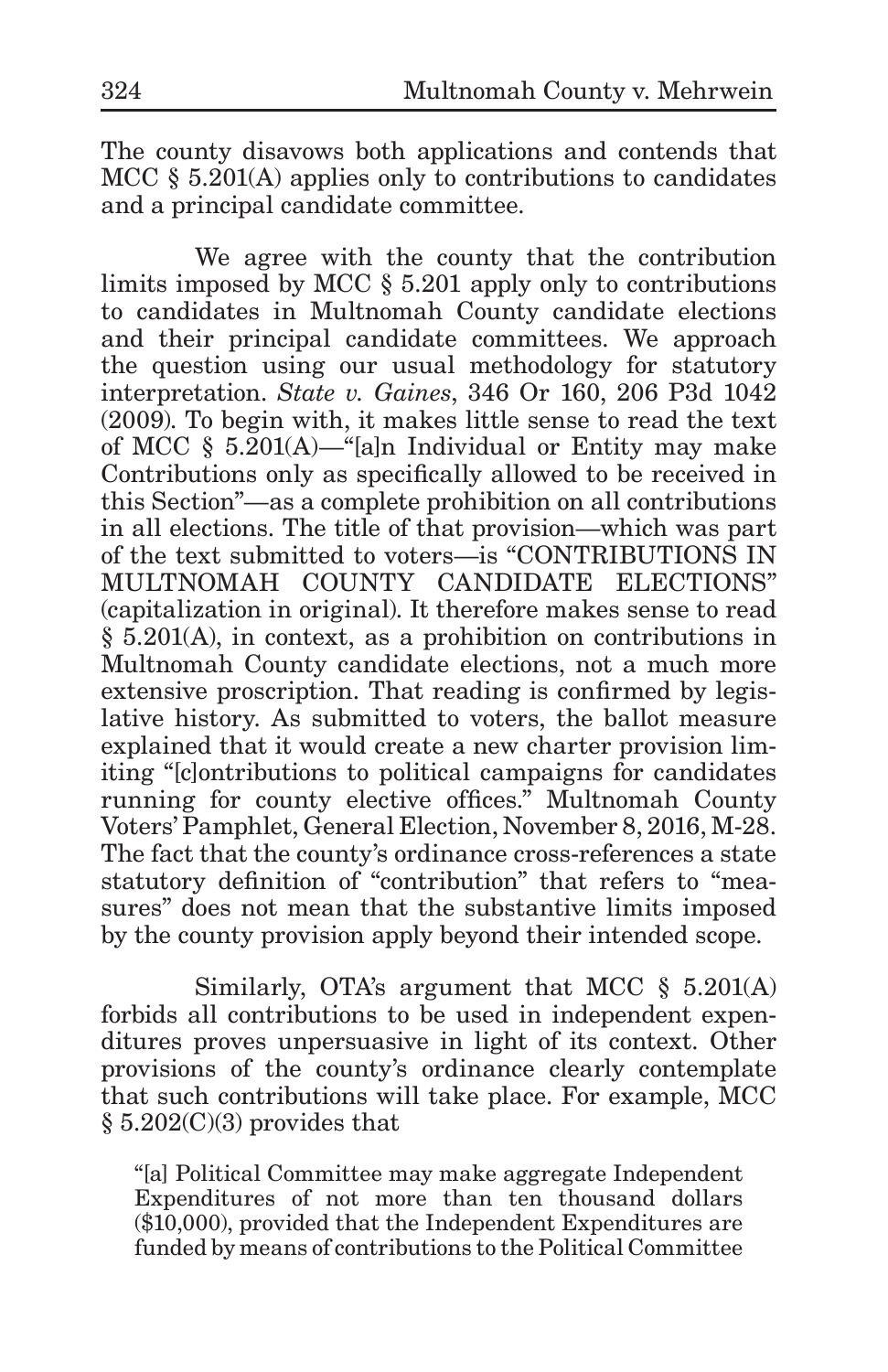by Individuals in amounts not exceeding five hundred dollars (\$500) per Individual per year."

If OTA's reading of MCC § 5.201(A) were correct, MCC § 5.202(C)(3) would be rendered a nullity, because *no* political committee other than a candidate committee could accept contributions of any size. The more plausible reading, and the only reading consistent with the legislative history quoted above, is that MCC § 5.201(A) restricts contributions only to candidates and candidate committees, the two entities to which the limits in MCC § 5.201(B) apply.

Therefore, only a portion of the definition of "contribution" quoted above is operative in the context of MCC § 5.201. The other parts of that definition would have a role to play in a more expansive restriction of contributions such as the contribution limits at issue in *Vannatta I* or OTA's broad reading of MCC § 5.201(A). But, because the county's contribution limits apply only to contributions to candidates or candidate committees, only a portion of the statutory definition is left with any role to play. With irrelevant or redundant portions omitted, the operative definition reads:

"(a) The payment, loan, gift, forgiving of indebtedness, or furnishing without equivalent compensation or consideration, of money, services other than personal services for which no compensation is asked or given, supplies, equipment or any other thing of value:

"\* \* \* \* \*

"(B) To or on behalf of a candidate [or] political committee \*\*\*; and

"(b) The excess value of a contribution made for compensation or consideration of less than equivalent value."

No portion of that definition contains an express reference to speech. Nor, as in *Ciancanelli*, does the definition target conduct only insofar as it is expressive. Instead, "contribution" is defined in terms of conduct that is not necessarily expressive. *Vannatta II*'s analysis of the gift limit, which was written in similar terms, controls here: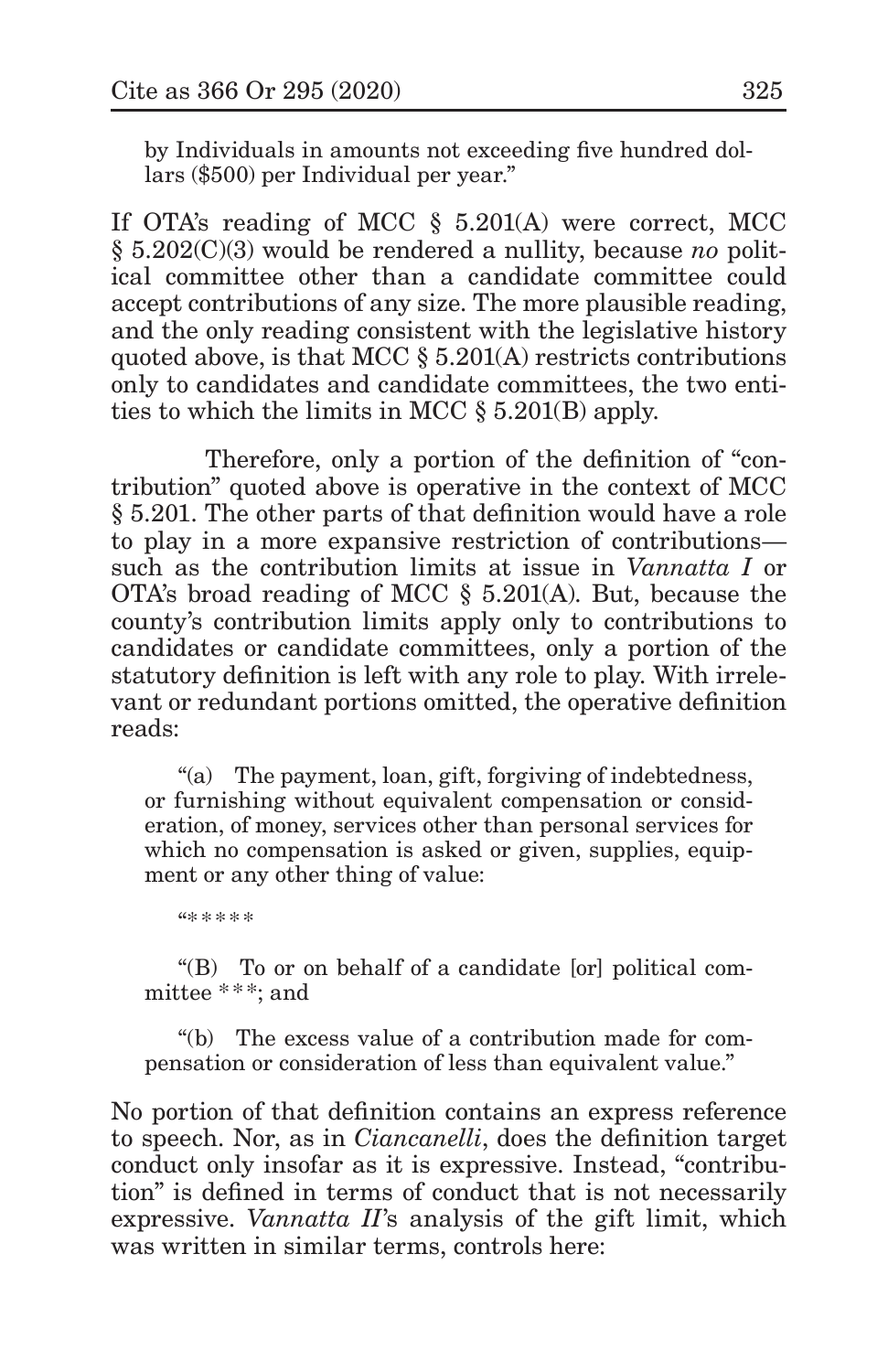"A public official who is subject to restrictions on the receipt of gifts can violate the restrictions without saying a word, without engaging in expressive conduct, and regardless of any opinion that he or she might hold."

#### 347 Or at 459.12

Accordingly, we conclude that MCC § 5.201(A) and (B) are not subject to facial challenge under *Robertson*. They are not, therefore, facially invalid under Article I, section 8. The county's limits may be subject to as applied challenges. But, in this case, respondents have raised only a facial challenge to the county's contribution limits, and we reject that challenge.

#### B. *Contribution Limits and the First Amendment*

Because the trial court concluded that the county's contribution limits violated Article I, section 8, it did not reach the question of whether the limits violate the First Amendment. The First Amendment sets limits on the regulation of campaign contributions. In *Buckley*, the Supreme Court upheld individual contribution limits of \$1,000, recognizing that, although contribution limits restricted speech to some extent, the government had a significant interest in preventing corruption or the appearance of corruption. 426 US at 26. Although *Buckley* upheld contribution limits of \$1,000, the Supreme Court has since made clear that *Buckley*  did not set a floor. In *Nixon v. Shrink Missouri Government PAC*, 528 US 377, 120 S Ct 897, 145 L Ed 2d 886 (2000), the Supreme Court rejected a First Amendment challenge to Missouri's \$1,075 individual contribution limit in statewide elections. That limit, when adjusted for inflation, was lower than that upheld in *Buckley* in 1968. Nevertheless, emphasizing that *Buckley* did not set a floor, the Court rejected the challenge. *Shrink Missouri Government PAC*, 528 US at 396-97.

*Randall v. Sorrell*, 548 US 230, 126 S Ct 2479, 165 L Ed 2d 482 (2006), was the first Supreme Court decision

<sup>&</sup>lt;sup>12</sup> We need not, and do not, consider whether a contribution limit in which ORS  $260.007(a)(A)$ —and its reference to "the purpose of influencing an election for public office or an election on a measure"—were operative would be an express restriction of speech. For that reason, we do not consider whether *Vannatta I*'s result—which was to strike down a broader set of contribution limits where contributions were so defined—was incorrect.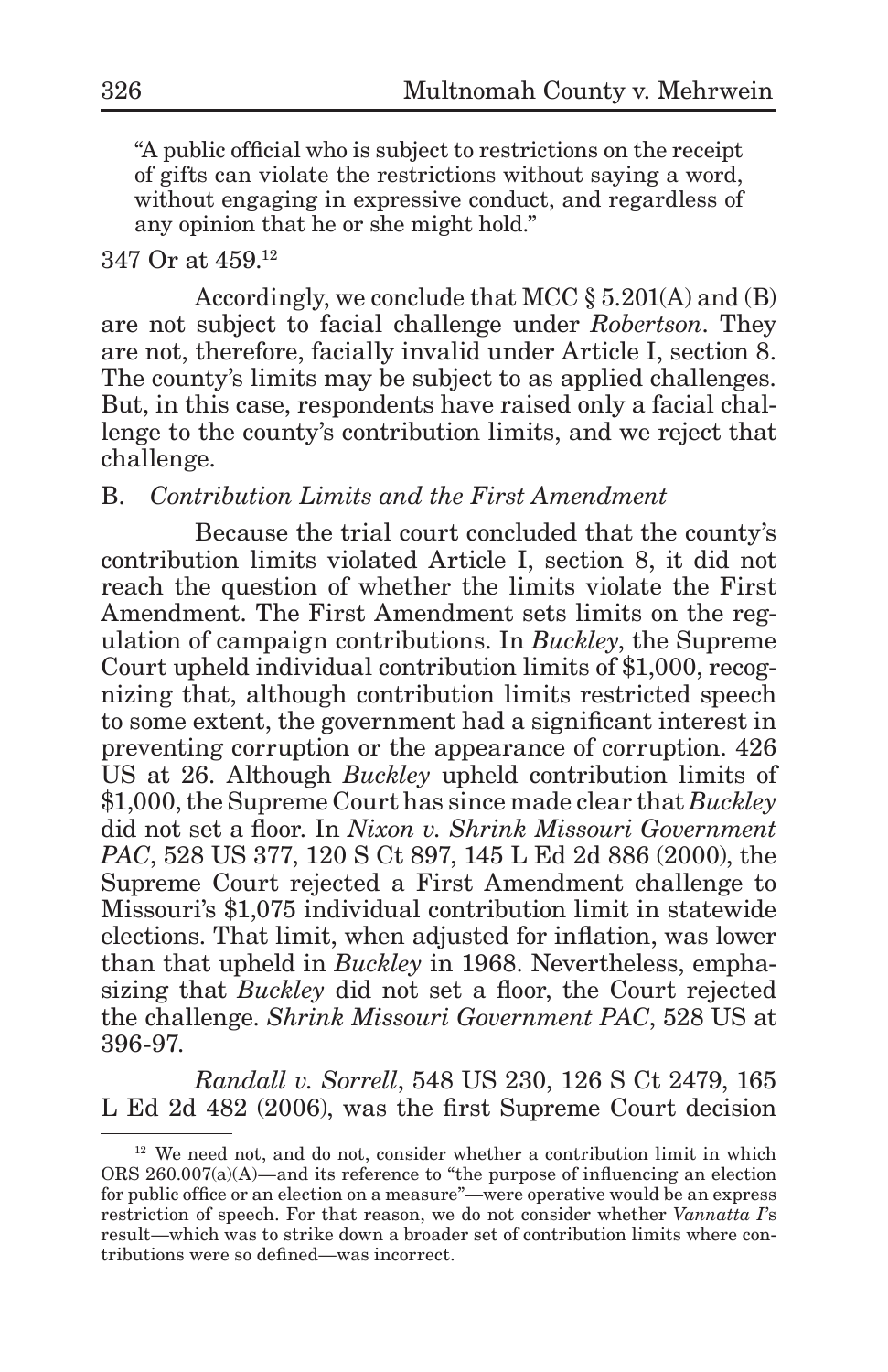to find a contribution limit facially invalid. In that case, six Justices, across three opinions, held that Vermont's contribution limit scheme, which involved contribution limits for statewide races as low as \$200, was unconstitutional. Although no rationale commanded a majority of the Court, Justice Breyer's opinion provided the narrowest ground for the judgment and is therefore binding on this court. *See Marks v. United States*, 430 US 188, 193, 97 S Ct 990, 51 L Ed 2d 260 (1977) ("When a fragmented Court decides a case and no single rationale explaining the result enjoys the assent of five Justices, the holding of the Court may be viewed as that position taken by those Members who concurred in the judgments on the narrowest grounds" (internal quotations and citation omitted)); *Thompson v. Hebdon*, US , , 140 S Ct 348, 350 & n (2019) (per curiam) (recognizing that Justice Breyer's opinion in *Randall* is controlling).

The opinion in *Randall* framed the question as being whether the contribution limits

"prevent candidates from 'amassing the resources necessary for effective [campaign] advocacy'; whether they magnify the advantages of incumbency to the point where they put challengers to a significant disadvantage; in a word, whether they are too low and too strict to survive First Amendment scrutiny."

*Randall*, 548 US at 248 (opinion of Breyer, J.) (quoting *Buckley* 424 US at 21; alteration in *Randall*; internal citation omitted). The opinion in *Randall* answered that question using a two-staged approach. It explained that

"where there is strong indication in a particular case, *i.e.*, danger signs, that such risks exist (both present in kind and likely serious in degree), courts, including appellate courts, must review the record independently and carefully with an eye toward assessing the statute's 'tailoring,' that is, toward assessing the proportionality of the restrictions."

*Id.* at 249.

First, the opinion identified "danger signs," principally that Vermont's "contribution limits are substantially lower than both the limits we have previously upheld and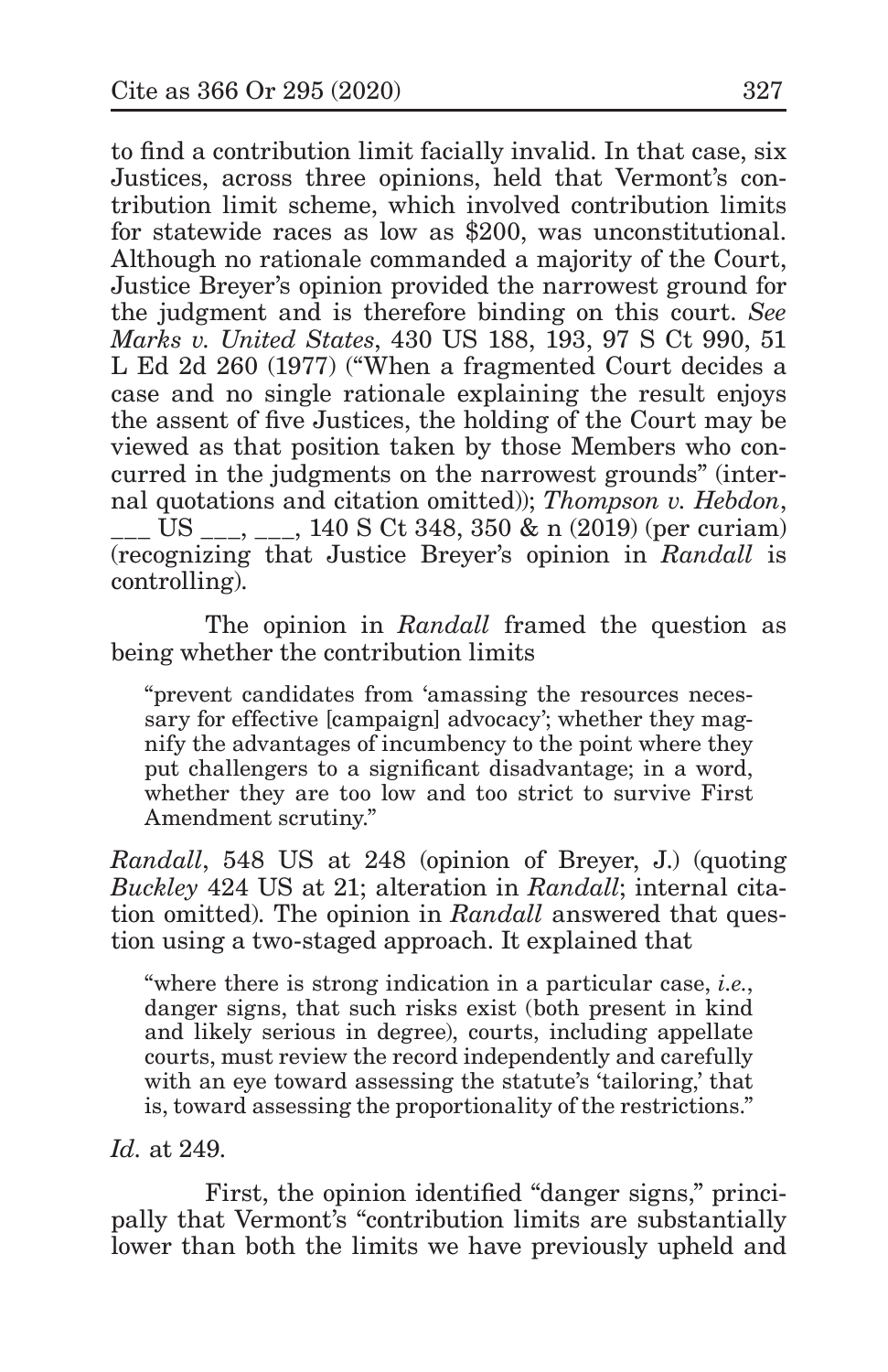comparable limits in other States." *Id.* at 253. Having reached that conclusion, the opinion turned to a closer examination of Vermont's contribution limits, considering evidence concerning the likely effect of those limits. Ultimately, the opinion noted five characteristics that led it to conclude that Vermont had set its contribution limits too low, including an unusually expansive definition of "contribution" and the fact that the same limits that applied to individuals applied to political parties. *Id.* at 256-61. The opinion concluded that the scheme, as a whole, was facially invalid. *Id.* at 261.

Since *Randall*, and after briefing in this case was completed, the Supreme Court weighed in once again. In *Thompson*, the court held that Alaska's \$500 contribution limit for all political candidates had "danger signs" similar to those found in *Randall*. US at  $\qquad$ , 140 S Ct at 350-51.

Some of those "danger signs" are present here. Multnomah County's contribution limits are substantially lower than those upheld by the Supreme Court in the past adjusted for inflation, \$500 is less than a third of the limit upheld in *Shrink Missouri*. *See Thompson*, US at  $\qquad$ , 140 S Ct at 351 (doing similar math). Both *Randall* and *Thompson* treated similar comparisons as "danger signs," although neither viewed that single factor as dispositive. *See Thompson*, \_\_\_ US at \_\_\_, 140 S Ct at 350-51; *Randall*, 548 US at 251. And the \$500 limit at issue here is effectively lower than the \$500 limit found problematic in *Thompson*. Under the county's ordinance, \$500 is the maximum individual-to-candidate contribution over a two-year election cycle. MCC §§ 5.200, 5.201(B). By contrast, the \$500 Alaska limit analyzed in *Thompson* limits individual-to-candidate contributions "to \$500 *per year*," *Thompson*, \_\_\_ US at \_\_\_, 140 S Ct at 348 (emphasis added), meaning that it "allows a maximum contribution of \$1,000 over a comparable twoyear period," *id.* at \_\_\_, 140 S Ct at 350-51.

Yet the county's ordinance differs from the laws considered in *Randall* and *Thompson* in pertinent respects. The county's \$500 limits apply only to county elections. While in *Randall* and *Thompson* the Court emphasized that the laws it was considering were out of step with contribution limits set by other states, it is less clear that Multnomah County's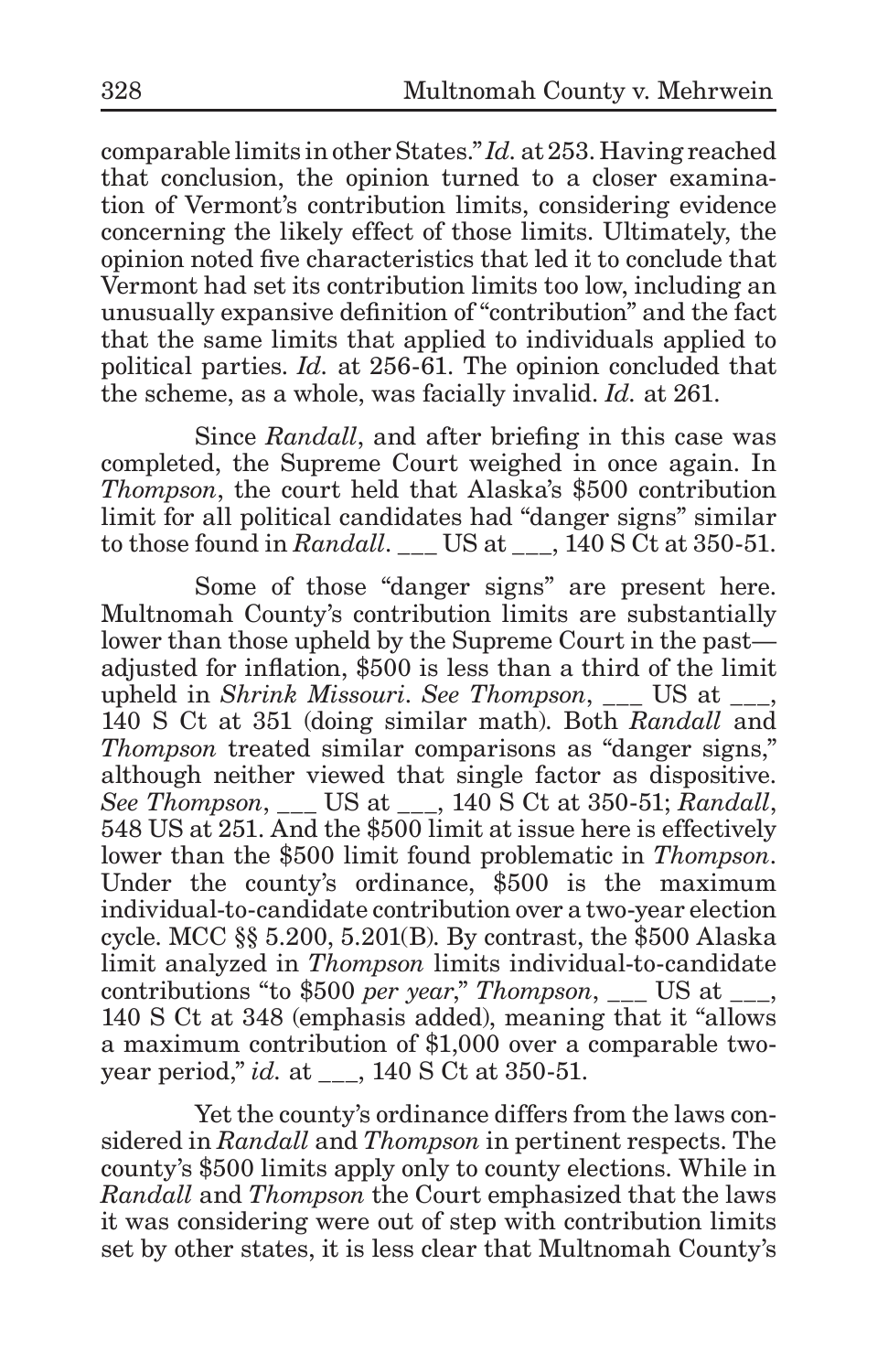limits are inconsistent with those set by comparable municipalities. *See Zimmerman v. City of Austin, Texas*, 881 F3d 378, 387 (5th Cir 2018), *cert den*, \_\_\_ US \_\_\_, 139 S Ct 639, 202 L Ed 2d 492 (2018) (upholding Austin's \$350 city council contribution limits based, in part, on comparisons to contributions limits in other large municipalities). In addition, in both *Randall* and *Thompson*, the Court deemed it particularly problematic that the contribution limits at issue in those cases were not indexed for inflation. Multnomah County's contribution limits are automatically adjusted for inflation in every odd-numbered year. MCC § 5.205.

The controlling Supreme Court precedent makes it difficult to decide whether the county's contribution limits violate the First Amendment without further proceedings in the trial court. In a First Amendment analysis, the constitutionality of a contribution limit depends not only on whether there are "danger signs," but also on the government's interest in imposing contribution limits and the effect the limits could have on candidates' ability to conduct an effective campaign. *See Randall*, 548 US at 253-56 (opinion of Breyer, J.) (evaluating the likely effect of Vermont's contribution limits in light of the evidence in the record); *Thompson*, US at

\_\_\_, 140 S Ct at 351 (remanding for consideration of whether Alaska had shown a special justification for its contribution limit). Here, the parties and *amici* submitted evidence on the problems that the contribution limits addressed and their likely effects, and the county relies in part on that evidence and other empirical support for its argument that its ordinances survive First Amendment scrutiny. Those arguments turn on facts that are not conceded and on particular inferences that may be—but need not be—drawn from that evidence. Because the trial court never reached the First Amendment issue, it did not make the factual findings that are necessary to that analysis. We therefore remand the case to the trial court to address the validity of the county's contribution limits under the First Amendment in the first instance.

## III. EXPENDITURE LIMITS

We next consider the validity of the county's expenditure limits under Article I, section 8. The two provisions of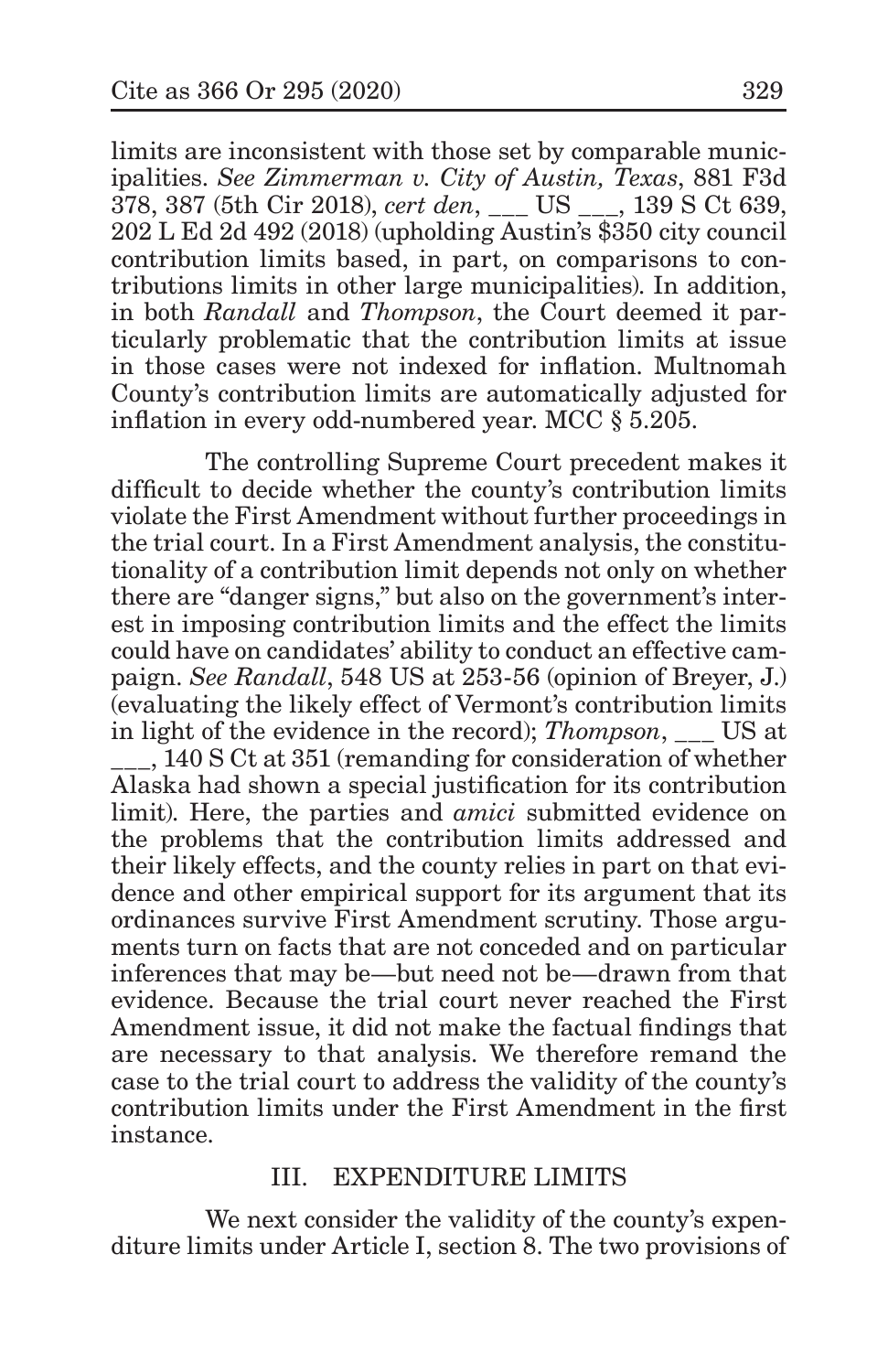the county's expenditure ordinance that the trial court held invalid state:

"(A) No Individual or Entity shall expend funds to support or oppose a Candidate, except those collected from the sources and under the Contribution limits set forth in this Section.

"\* \* \* \* \*

"(C) Only the following Independent Expenditures are allowed per Election Cycle to support or oppose one or more Candidates in any particular Multnomah County Candidate Election:

"(1) An Individual may make aggregate Independent Expenditures of not more than five thousand dollars (\$5,000).

"(2) A Small Donor Committee may make Independent Expenditures in any amounts from funds contributed in compliance with Section 5.200.

"(3) A Political Committee may make aggregate Independent Expenditures of not more than ten thousand dollars (\$10,000), provided that the Independent Expenditures are funded by means of contributions to the Political Committee by Individuals in amounts not exceeding five hundred dollars (\$500) per Individual per year."

The county's expenditure limits cannot be distinguished from those held unconstitutional in *Vannatta I*. The county argues that *Vannatta I* did not fully consider the question of whether expenditures are protected expression and takes the position that its expenditure limits do not violate Article I, section 8. However, the county acknowledges that its expenditure limits violate the First Amendment under existing Supreme Court precedent<sup>13</sup> and for that reason accepts that this is not an appropriate case in which to reconsider the validity of expenditure limits under Article I, section 8. Trojan also argues that the validity of expenditure limits was paid insufficient attention in *Vannatta I* and contends that we should uphold the county's expenditure limits under Article I, section 8.

<sup>&</sup>lt;sup>13</sup> The county argues that the controlling federal cases were wrongly decided, but it acknowledges that this court is not the proper forum for that argument.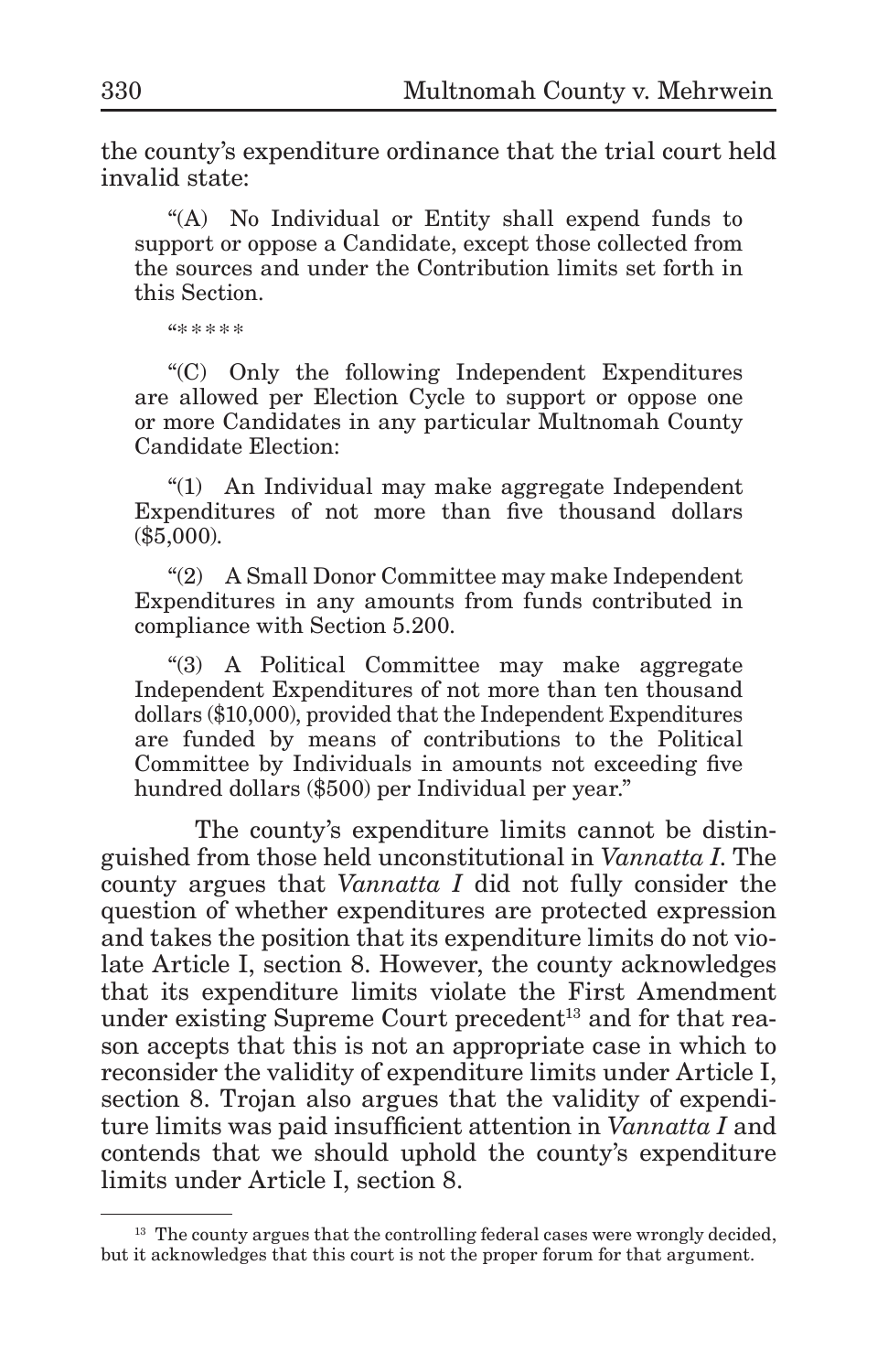We decline to reconsider *Vannatta I*'s expenditures holding for three reasons. First, nothing that we have disavowed regarding *Vannatta I*'s reasoning concerning contribution limits calls into question *Vannatta I*'s conclusion that limits on independent expenditures are an express restriction on speech subject to a facial challenge under *Robertson*. The definition of "independent expenditure" refers expressly to the content of the communications whose funding it restricts, bringing the limits on independent expenditures within the first *Robertson* category. ORS 260.005(10) (2015), made applicable by MCC § 5.200 ("Unless otherwise indicated by the text or context of this Section, all terms shall have the definitions at Chapter 260 of Oregon Revised Statutes, as of November 8, 2016."), defined an independent expenditure as "an expenditure by a person for a communication in support of or in opposition to a clearly identified candidate or measure" made independently of a candidate or campaign. That phrase is further defined to refer to a communication that "clearly and unambiguously urges the election or defeat of a clearly identified candidate for nomination or election to public office, or the passage or defeat of a clearly identified measure," ORS  $260.005(10)(c)(A)(i)$ (2015), or communications that "refer[] to a clearly identified candidate who will appear on the ballot or to a political party," ORS 260.005(10)(c)(B)(ii) (2015). As in *Ciancanelli*, even if expenditures may be viewed as conduct, the county's ordinance restricts them only insofar as they are expressive.

Second, although the county, Trojan, and some *amici* have argued that *Vannatta I* should be overturned as to expenditure limits as well, the briefing that they have filed is more straightforwardly directed to the validity of the contribution limits, and the expenditure limit briefing is not as well developed.

Third, as the county concedes, and we agree, the county's expenditure limits unambiguously violate the First Amendment. *Buckley* held that the government cannot restrict independent expenditures by individuals, 424 US at 47-51. *Citizens United*, 558 US 310, held that independent restrictions by corporations and unions cannot be restricted either. The county's ordinance restricts both. To be sure, we interpret the Oregon Constitution independently of the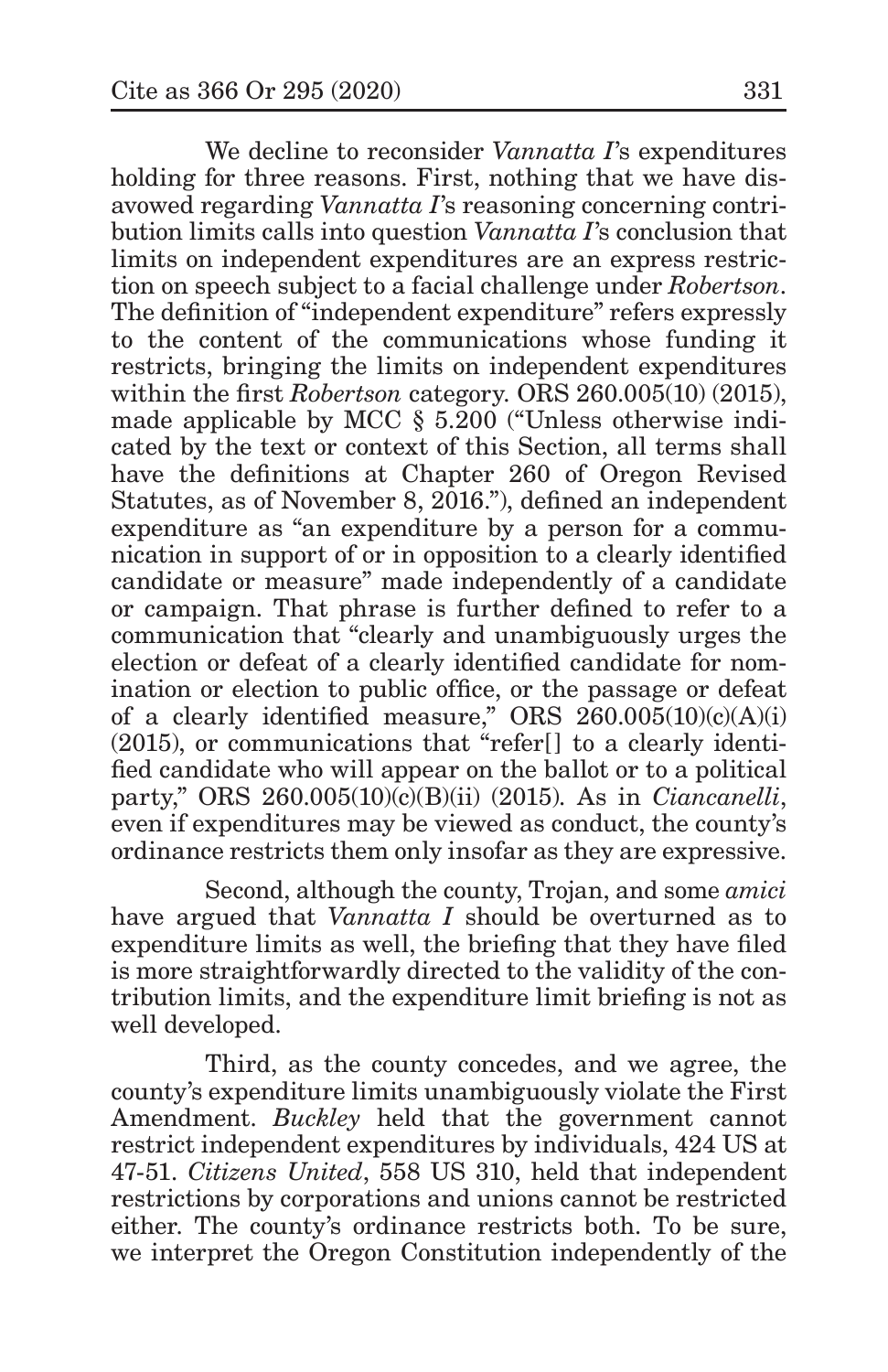First Amendment, and our free speech jurisprudence does not track the Supreme Court's interpretation of the First Amendment. But, although *Buckley* and *Citizens United* are not relevant to the question of whether *Vannatta I* was correctly decided, the futility of reconsidering *Vannatta I* with respect to this plainly unconstitutional ordinance weighs against doing so in this case. *See State v. Avila-Nava*, 356 Or 600, 621, 341 P3d 714 (2014) (Kistler, J., concurring in part and concurring in the judgment) ("There would be little point  $***$  in announcing a state constitutional rule that permits Oregon courts to consider evidence that the Fifth Amendment precludes them from considering.").

Accordingly, we affirm the trial court's decision that MCC  $\S$  5.202(A) and (C) are invalid.

## IV. DISCLOSURE PROVISIONS

Some of the intervenors assign error to the trial court's decision on the disclosure provisions, but that issue is now moot: During the pendency of this proceeding, the county amended the disclosure provisions of its ordinance and a decision about the validity of the former provisions will have no practical effect. *See Kerr v. Bradbury*, 340 Or 241, 244, 131 P3d 737, *opinion adh'd to on recons*, 341 Or 200, 140 P3d 1131 (2006) (stating that case is moot when a decision will "no longer have some practical effect on the rights of the parties to the controversy" (internal citations and quotations omitted)). Although it is sometimes appropriate for an appellate court to vacate the affected portion of the trial court's judgment, we have not been asked to employ the "'equitable remedy of vacatur,'" *id.* at 249 (quoting *U.S. Bancorp Mortgage Co. v. Bonner Mall Partnership*, 513 US 18, 25, 115 S Ct 386, 130 L Ed 2d 233 (1994)), and we do not do so.

## V. CONCLUSION

The trial court ruled that three provisions of the county's ordinances violated Article I, section 8. We conclude that the contribution limits are not facially invalid under Article I, section 8, and therefore reverse that portion of the trial court's decision and remand the case to the trial court so that it can consider whether the contribution limits are